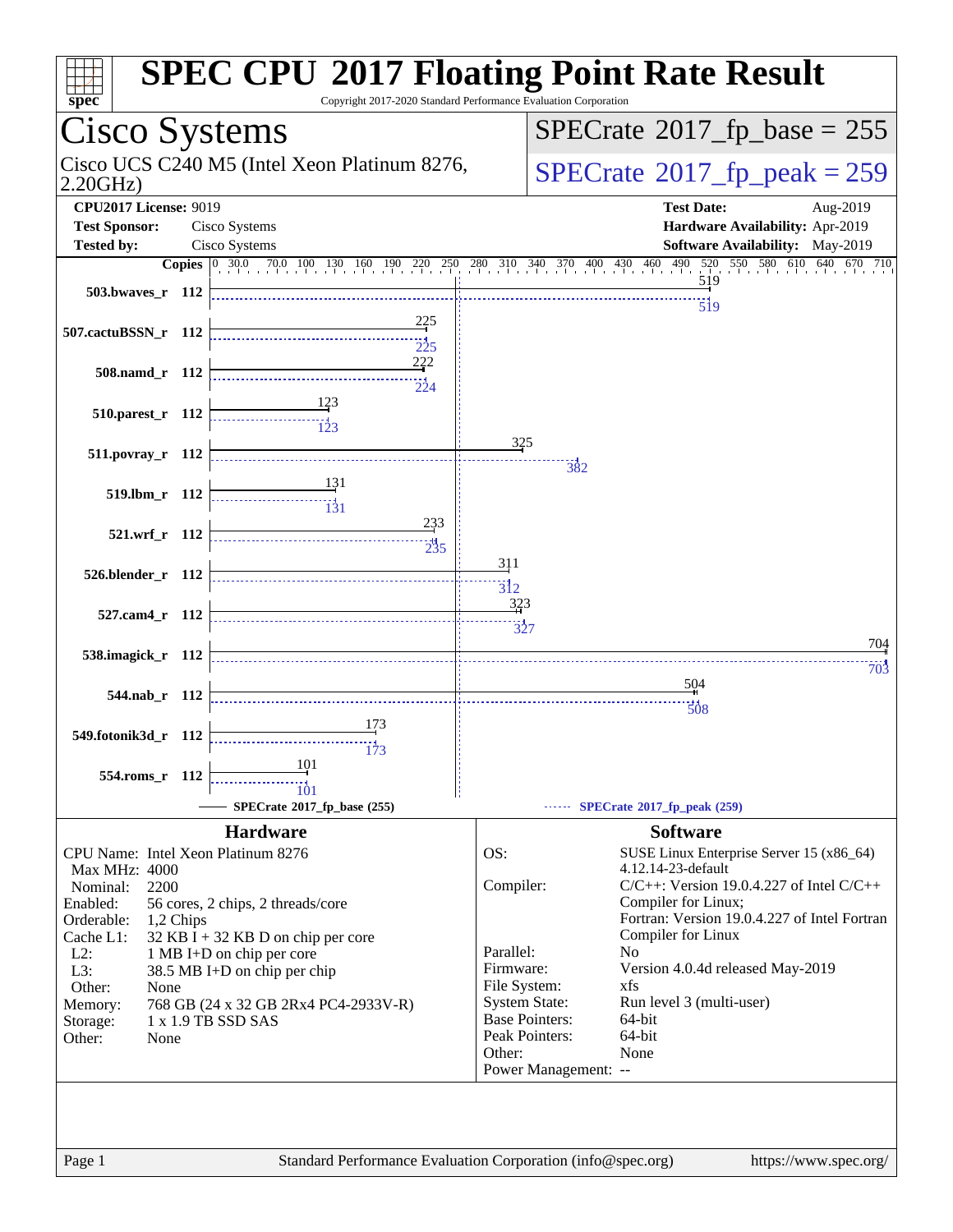

Copyright 2017-2020 Standard Performance Evaluation Corporation

## Cisco Systems

Cisco UCS C240 M5 (Intel Xeon Platinum 8276,  $\vert$ [SPECrate](http://www.spec.org/auto/cpu2017/Docs/result-fields.html#SPECrate2017fppeak)®[2017\\_fp\\_peak = 2](http://www.spec.org/auto/cpu2017/Docs/result-fields.html#SPECrate2017fppeak)59

 $SPECTate$ <sup>®</sup>[2017\\_fp\\_base =](http://www.spec.org/auto/cpu2017/Docs/result-fields.html#SPECrate2017fpbase) 255

2.20GHz)

**[Tested by:](http://www.spec.org/auto/cpu2017/Docs/result-fields.html#Testedby)** Cisco Systems **[Software Availability:](http://www.spec.org/auto/cpu2017/Docs/result-fields.html#SoftwareAvailability)** May-2019

**[CPU2017 License:](http://www.spec.org/auto/cpu2017/Docs/result-fields.html#CPU2017License)** 9019 **[Test Date:](http://www.spec.org/auto/cpu2017/Docs/result-fields.html#TestDate)** Aug-2019 **[Test Sponsor:](http://www.spec.org/auto/cpu2017/Docs/result-fields.html#TestSponsor)** Cisco Systems **[Hardware Availability:](http://www.spec.org/auto/cpu2017/Docs/result-fields.html#HardwareAvailability)** Apr-2019

### **[Results Table](http://www.spec.org/auto/cpu2017/Docs/result-fields.html#ResultsTable)**

| <b>Base</b>                             |               |                |       |                |       | <b>Peak</b>    |       |               |                |              |                |              |                |              |
|-----------------------------------------|---------------|----------------|-------|----------------|-------|----------------|-------|---------------|----------------|--------------|----------------|--------------|----------------|--------------|
| <b>Benchmark</b>                        | <b>Copies</b> | <b>Seconds</b> | Ratio | <b>Seconds</b> | Ratio | <b>Seconds</b> | Ratio | <b>Copies</b> | <b>Seconds</b> | <b>Ratio</b> | <b>Seconds</b> | <b>Ratio</b> | <b>Seconds</b> | <b>Ratio</b> |
| 503.bwaves_r                            | 112           | 2162           | 519   | 2162           | 519   | 2161           | 520   | 112           | 2163           | 519          | 2162           | 519          | 2163           | 519          |
| 507.cactuBSSN r                         | 112           | 630            | 225   | 630            | 225   | 631            | 225   | 112           | 630            | 225          | 631            | 225          | 630            | 225          |
| $508$ .namd $r$                         | 112           | 479            | 222   | 478            | 223   | 481            | 221   | 112           | 473            | 225          | 474            | 224          | 474            | 224          |
| 510.parest_r                            | 112           | 2386           | 123   | 2384           | 123   | 2372           | 124   | 112           | 2376           | 123          | 2389           | 123          | 2384           | 123          |
| 511.povray_r                            | 112           | 804            | 325   | 804            | 325   | 805            | 325   | 112           | 684            | 382          | 685            | 382          | 684            | 383          |
| 519.1bm r                               | 112           | 902            | 131   | 902            | 131   | 902            | 131   | 112           | 902            | 131          | 902            | 131          | 902            | 131          |
| $521$ .wrf r                            | 112           | 1076           | 233   | 1076           | 233   | 1075           | 233   | 112           | 1083           | 232          | 1064           | 236          | 1067           | 235          |
| 526.blender r                           | 112           | 548            | 311   | 549            | 311   | 548            | 311   | 112           | 547            | 312          | 549            | 311          | 548            | 312          |
| $527.cam4_r$                            | 112           | 616            | 318   | 605            | 324   | 607            | 323   | 112           | 599            | 327          | 598            | 327          | 600            | 327          |
| 538.imagick_r                           | 112           | 396            | 704   | 397            | 702   | 396            | 704   | 112           | 397            | 702          | 396            | 704          | 396            | 703          |
| 544.nab r                               | 112           | 374            | 504   | 372            | 507   | 375            | 503   | 112           | 375            | 502          | 371            | 508          | 371            | 508          |
| 549.fotonik3d r                         | 112           | 2527           | 173   | 2526           | 173   | 2527           | 173   | 112           | 2525           | 173          | 2528           | 173          | 2527           | 173          |
| $554$ .roms $r$                         | 112           | 1757           | 101   | 1757           | 101   | 1763           | 101   | 112           | 1764           | 101          | 1759           | <b>101</b>   | 1758           | 101          |
| $SPECrate^{\circ}2017$ fp base =<br>255 |               |                |       |                |       |                |       |               |                |              |                |              |                |              |

**[SPECrate](http://www.spec.org/auto/cpu2017/Docs/result-fields.html#SPECrate2017fppeak)[2017\\_fp\\_peak =](http://www.spec.org/auto/cpu2017/Docs/result-fields.html#SPECrate2017fppeak) 259**

Results appear in the [order in which they were run](http://www.spec.org/auto/cpu2017/Docs/result-fields.html#RunOrder). Bold underlined text [indicates a median measurement](http://www.spec.org/auto/cpu2017/Docs/result-fields.html#Median).

### **[Submit Notes](http://www.spec.org/auto/cpu2017/Docs/result-fields.html#SubmitNotes)**

 The numactl mechanism was used to bind copies to processors. The config file option 'submit' was used to generate numactl commands to bind each copy to a specific processor. For details, please see the config file.

### **[Operating System Notes](http://www.spec.org/auto/cpu2017/Docs/result-fields.html#OperatingSystemNotes)**

Stack size set to unlimited using "ulimit -s unlimited"

#### **[General Notes](http://www.spec.org/auto/cpu2017/Docs/result-fields.html#GeneralNotes)**

Environment variables set by runcpu before the start of the run: LD\_LIBRARY\_PATH = "/home/cpu2017/lib/intel64"

 Binaries compiled on a system with 1x Intel Core i9-7900X CPU + 32GB RAM memory using Redhat Enterprise Linux 7.5 Transparent Huge Pages enabled by default Prior to runcpu invocation Filesystem page cache synced and cleared with: sync; echo 3> /proc/sys/vm/drop\_caches runcpu command invoked through numactl i.e.: numactl --interleave=all runcpu <etc> NA: The test sponsor attests, as of date of publication, that CVE-2017-5754 (Meltdown)

**(Continued on next page)**

| Page 2 | Standard Performance Evaluation Corporation (info@spec.org) | https://www.spec.org/ |
|--------|-------------------------------------------------------------|-----------------------|
|--------|-------------------------------------------------------------|-----------------------|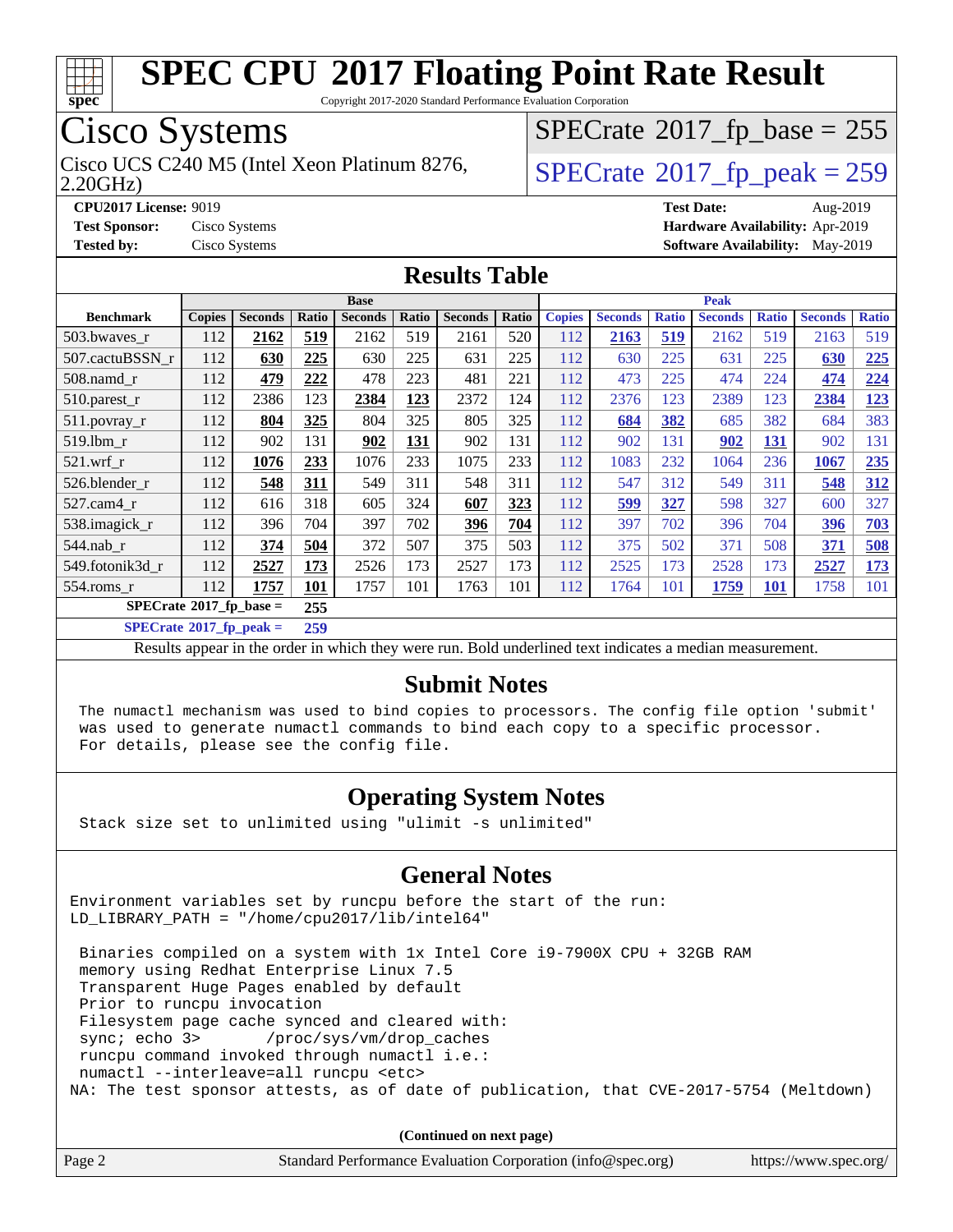

Copyright 2017-2020 Standard Performance Evaluation Corporation

## Cisco Systems

Cisco UCS C240 M5 (Intel Xeon Platinum 8276,<br>2.20GHz)

 $SPECTate$ <sup>®</sup>[2017\\_fp\\_base =](http://www.spec.org/auto/cpu2017/Docs/result-fields.html#SPECrate2017fpbase) 255

 $SPECTate<sup>®</sup>2017<sub>fr</sub> peak = 259$ 

**[Test Sponsor:](http://www.spec.org/auto/cpu2017/Docs/result-fields.html#TestSponsor)** Cisco Systems **[Hardware Availability:](http://www.spec.org/auto/cpu2017/Docs/result-fields.html#HardwareAvailability)** Apr-2019 **[Tested by:](http://www.spec.org/auto/cpu2017/Docs/result-fields.html#Testedby)** Cisco Systems **[Software Availability:](http://www.spec.org/auto/cpu2017/Docs/result-fields.html#SoftwareAvailability)** May-2019

**[CPU2017 License:](http://www.spec.org/auto/cpu2017/Docs/result-fields.html#CPU2017License)** 9019 **[Test Date:](http://www.spec.org/auto/cpu2017/Docs/result-fields.html#TestDate)** Aug-2019

#### **[General Notes \(Continued\)](http://www.spec.org/auto/cpu2017/Docs/result-fields.html#GeneralNotes)**

is mitigated in the system as tested and documented. Yes: The test sponsor attests, as of date of publication, that CVE-2017-5753 (Spectre variant 1) is mitigated in the system as tested and documented. Yes: The test sponsor attests, as of date of publication, that CVE-2017-5715 (Spectre variant 2) is mitigated in the system as tested and documented.

### **[Platform Notes](http://www.spec.org/auto/cpu2017/Docs/result-fields.html#PlatformNotes)**

Page 3 Standard Performance Evaluation Corporation [\(info@spec.org\)](mailto:info@spec.org) <https://www.spec.org/> BIOS Settings: Intel HyperThreading Technology set to Enabled SNC set to Enabled IMC Interleaving set to 1-way Interleave Patrol Scrub set to Disabled Sysinfo program /home/cpu2017/bin/sysinfo Rev: r5974 of 2018-05-19 9bcde8f2999c33d61f64985e45859ea9 running on linux-uuav Wed Aug 21 23:06:43 2019 SUT (System Under Test) info as seen by some common utilities. For more information on this section, see <https://www.spec.org/cpu2017/Docs/config.html#sysinfo> From /proc/cpuinfo model name : Intel(R) Xeon(R) Platinum 8276 CPU @ 2.20GHz 2 "physical id"s (chips) 112 "processors" cores, siblings (Caution: counting these is hw and system dependent. The following excerpts from /proc/cpuinfo might not be reliable. Use with caution.) cpu cores : 28 siblings : 56 physical 0: cores 0 1 2 3 4 5 6 8 9 10 11 12 13 14 16 17 18 19 20 21 22 24 25 26 27 28 29 30 physical 1: cores 0 1 2 3 4 5 6 8 9 10 11 12 13 14 16 17 18 19 20 21 22 24 25 26 27 28 29 30 From lscpu: Architecture: x86\_64 CPU op-mode(s): 32-bit, 64-bit Byte Order: Little Endian CPU(s): 112 On-line CPU(s) list: 0-111 Thread(s) per core: 2 Core(s) per socket: 28 Socket(s): 2 NUMA node(s): 4 Vendor ID: GenuineIntel CPU family: 6 **(Continued on next page)**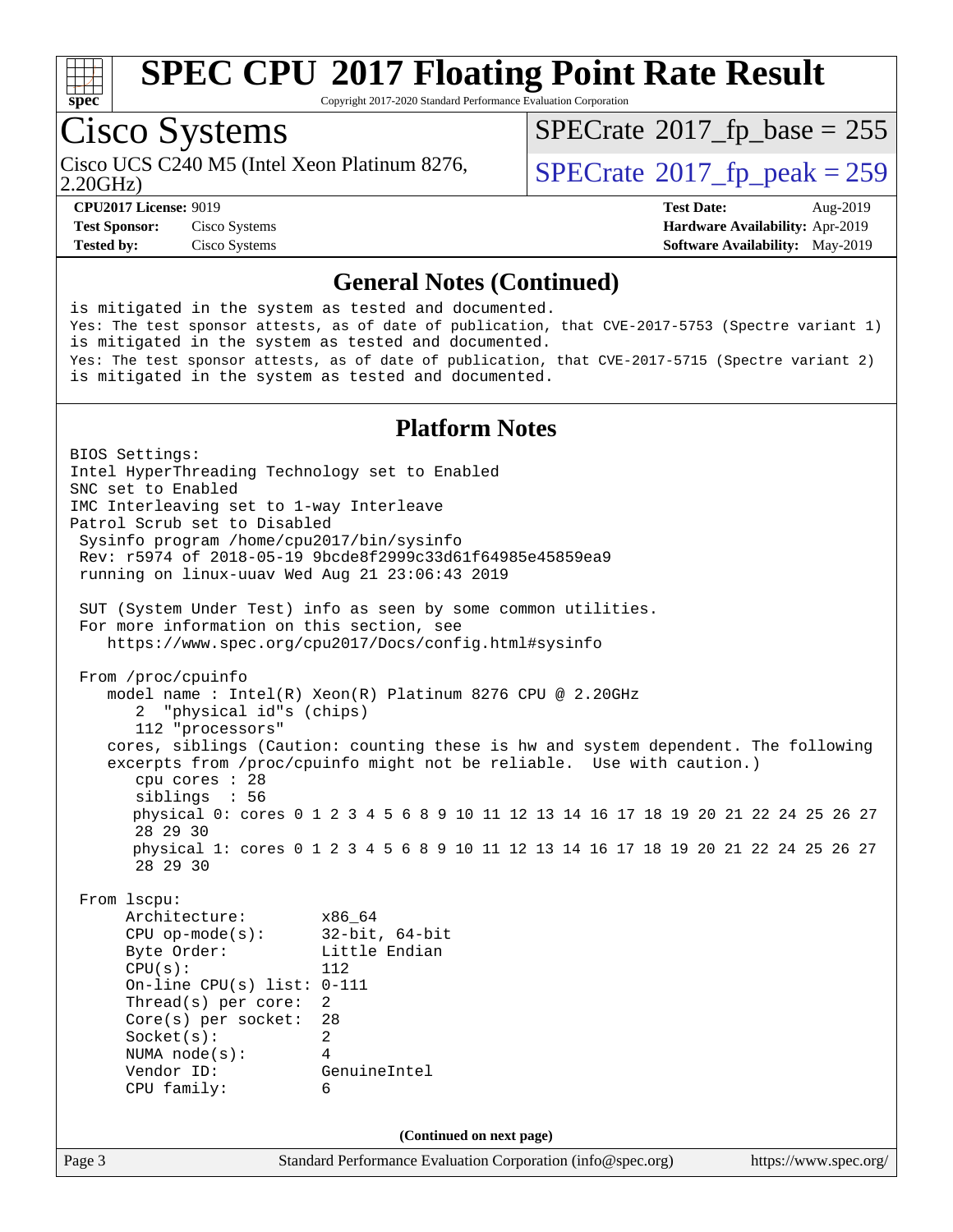

Copyright 2017-2020 Standard Performance Evaluation Corporation

Cisco Systems 2.20GHz) Cisco UCS C240 M5 (Intel Xeon Platinum 8276,  $SPECrate@2017_fp\_peak = 259$  $SPECrate@2017_fp\_peak = 259$ 

 $SPECTate$ <sup>®</sup>[2017\\_fp\\_base =](http://www.spec.org/auto/cpu2017/Docs/result-fields.html#SPECrate2017fpbase) 255

**[CPU2017 License:](http://www.spec.org/auto/cpu2017/Docs/result-fields.html#CPU2017License)** 9019 **[Test Date:](http://www.spec.org/auto/cpu2017/Docs/result-fields.html#TestDate)** Aug-2019 **[Test Sponsor:](http://www.spec.org/auto/cpu2017/Docs/result-fields.html#TestSponsor)** Cisco Systems **[Hardware Availability:](http://www.spec.org/auto/cpu2017/Docs/result-fields.html#HardwareAvailability)** Apr-2019 **[Tested by:](http://www.spec.org/auto/cpu2017/Docs/result-fields.html#Testedby)** Cisco Systems **[Software Availability:](http://www.spec.org/auto/cpu2017/Docs/result-fields.html#SoftwareAvailability)** May-2019

#### **[Platform Notes \(Continued\)](http://www.spec.org/auto/cpu2017/Docs/result-fields.html#PlatformNotes)**

| Model name:<br>$Intel(R)$ Xeon $(R)$ Platinum 8276 CPU @ 2.20GHz<br>Stepping:<br>7<br>2200.000<br>CPU MHz:<br>CPU max MHz:<br>4000.0000<br>CPU min MHz:<br>1000.0000<br>BogoMIPS:<br>4400.00<br>Virtualization:<br>$VT - x$<br>L1d cache:<br>32K<br>Lli cache:<br>32K<br>$L2$ cache:<br>1024K<br>L3 cache:<br>39424K<br>$0-3, 7-9, 14-17, 21-23, 56-59, 63-65, 70-73, 77-79$<br>NUMA node0 CPU(s):<br>$4-6, 10-13, 18-20, 24-27, 60-62, 66-69, 74-76, 80-83$<br>NUMA $node1$ $CPU(s):$<br>28-31, 35-37, 42-45, 49-51, 84-87, 91-93, 98-101, 105-107<br>NUMA $node2$ $CPU(s)$ :<br>32-34, 38-41, 46-48, 52-55, 88-90, 94-97, 102-104, 108-111<br>NUMA node3 CPU(s):<br>fpu vme de pse tsc msr pae mce cx8 apic sep mtrr pge mca cmov<br>Flags:<br>pat pse36 clflush dts acpi mmx fxsr sse sse2 ss ht tm pbe syscall nx pdpelgb rdtscp<br>lm constant_tsc art arch_perfmon pebs bts rep_good nopl xtopology nonstop_tsc cpuid<br>aperfmperf tsc known freq pni pclmulqdq dtes64 monitor ds cpl vmx smx est tm2 ssse3<br>sdbg fma cx16 xtpr pdcm pcid dca sse4_1 sse4_2 x2apic movbe popcnt<br>tsc_deadline_timer aes xsave avx f16c rdrand lahf_lm abm 3dnowprefetch cpuid_fault<br>epb cat_13 cdp_13 invpcid_single intel_ppin mba tpr_shadow vnmi flexpriority ept<br>vpid fsgsbase tsc_adjust bmil hle avx2 smep bmi2 erms invpcid rtm cqm mpx rdt_a<br>avx512f avx512dq rdseed adx smap clflushopt clwb intel_pt avx512cd avx512bw avx512vl<br>xsaveopt xsavec xgetbvl xsaves cqm_llc cqm_occup_llc cqm_mbm_total cqm_mbm_local<br>ibpb ibrs stibp dtherm ida arat pln pts hwp hwp_act_window hwp_epp hwp_pkg_req pku<br>ospke avx512_vnni arch_capabilities ssbd<br>/proc/cpuinfo cache data<br>cache size : 39424 KB<br>From numactl --hardware WARNING: a numactl 'node' might or might not correspond to a<br>physical chip.<br>$available: 4 nodes (0-3)$<br>node 0 cpus: 0 1 2 3 7 8 9 14 15 16 17 21 22 23 56 57 58 59 63 64 65 70 71 72 73 77 78<br>79<br>node 0 size: 192072 MB<br>node 0 free: 177119 MB<br>node 1 cpus: 4 5 6 10 11 12 13 18 19 20 24 25 26 27 60 61 62 66 67 68 69 74 75 76 80 81<br>82 83<br>node 1 size: 193525 MB<br>node 1 free: 181858 MB<br>node 2 cpus: 28 29 30 31 35 36 37 42 43 44 45 49 50 51 84 85 86 87 91 92 93 98 99 100<br>101 105 106 107<br>node 2 size: 193525 MB<br>node 2 free: 182082 MB<br>(Continued on next page) | Model: | 85 |  |  |  |
|--------------------------------------------------------------------------------------------------------------------------------------------------------------------------------------------------------------------------------------------------------------------------------------------------------------------------------------------------------------------------------------------------------------------------------------------------------------------------------------------------------------------------------------------------------------------------------------------------------------------------------------------------------------------------------------------------------------------------------------------------------------------------------------------------------------------------------------------------------------------------------------------------------------------------------------------------------------------------------------------------------------------------------------------------------------------------------------------------------------------------------------------------------------------------------------------------------------------------------------------------------------------------------------------------------------------------------------------------------------------------------------------------------------------------------------------------------------------------------------------------------------------------------------------------------------------------------------------------------------------------------------------------------------------------------------------------------------------------------------------------------------------------------------------------------------------------------------------------------------------------------------------------------------------------------------------------------------------------------------------------------------------------------------------------------------------------------------------------------------------------------------------------------------------------------------------------------------------------------------------------------------------------------------------------------------------------------------------------------------------------|--------|----|--|--|--|
|                                                                                                                                                                                                                                                                                                                                                                                                                                                                                                                                                                                                                                                                                                                                                                                                                                                                                                                                                                                                                                                                                                                                                                                                                                                                                                                                                                                                                                                                                                                                                                                                                                                                                                                                                                                                                                                                                                                                                                                                                                                                                                                                                                                                                                                                                                                                                                          |        |    |  |  |  |
|                                                                                                                                                                                                                                                                                                                                                                                                                                                                                                                                                                                                                                                                                                                                                                                                                                                                                                                                                                                                                                                                                                                                                                                                                                                                                                                                                                                                                                                                                                                                                                                                                                                                                                                                                                                                                                                                                                                                                                                                                                                                                                                                                                                                                                                                                                                                                                          |        |    |  |  |  |
|                                                                                                                                                                                                                                                                                                                                                                                                                                                                                                                                                                                                                                                                                                                                                                                                                                                                                                                                                                                                                                                                                                                                                                                                                                                                                                                                                                                                                                                                                                                                                                                                                                                                                                                                                                                                                                                                                                                                                                                                                                                                                                                                                                                                                                                                                                                                                                          |        |    |  |  |  |
|                                                                                                                                                                                                                                                                                                                                                                                                                                                                                                                                                                                                                                                                                                                                                                                                                                                                                                                                                                                                                                                                                                                                                                                                                                                                                                                                                                                                                                                                                                                                                                                                                                                                                                                                                                                                                                                                                                                                                                                                                                                                                                                                                                                                                                                                                                                                                                          |        |    |  |  |  |
|                                                                                                                                                                                                                                                                                                                                                                                                                                                                                                                                                                                                                                                                                                                                                                                                                                                                                                                                                                                                                                                                                                                                                                                                                                                                                                                                                                                                                                                                                                                                                                                                                                                                                                                                                                                                                                                                                                                                                                                                                                                                                                                                                                                                                                                                                                                                                                          |        |    |  |  |  |
|                                                                                                                                                                                                                                                                                                                                                                                                                                                                                                                                                                                                                                                                                                                                                                                                                                                                                                                                                                                                                                                                                                                                                                                                                                                                                                                                                                                                                                                                                                                                                                                                                                                                                                                                                                                                                                                                                                                                                                                                                                                                                                                                                                                                                                                                                                                                                                          |        |    |  |  |  |
|                                                                                                                                                                                                                                                                                                                                                                                                                                                                                                                                                                                                                                                                                                                                                                                                                                                                                                                                                                                                                                                                                                                                                                                                                                                                                                                                                                                                                                                                                                                                                                                                                                                                                                                                                                                                                                                                                                                                                                                                                                                                                                                                                                                                                                                                                                                                                                          |        |    |  |  |  |
|                                                                                                                                                                                                                                                                                                                                                                                                                                                                                                                                                                                                                                                                                                                                                                                                                                                                                                                                                                                                                                                                                                                                                                                                                                                                                                                                                                                                                                                                                                                                                                                                                                                                                                                                                                                                                                                                                                                                                                                                                                                                                                                                                                                                                                                                                                                                                                          |        |    |  |  |  |
|                                                                                                                                                                                                                                                                                                                                                                                                                                                                                                                                                                                                                                                                                                                                                                                                                                                                                                                                                                                                                                                                                                                                                                                                                                                                                                                                                                                                                                                                                                                                                                                                                                                                                                                                                                                                                                                                                                                                                                                                                                                                                                                                                                                                                                                                                                                                                                          |        |    |  |  |  |
|                                                                                                                                                                                                                                                                                                                                                                                                                                                                                                                                                                                                                                                                                                                                                                                                                                                                                                                                                                                                                                                                                                                                                                                                                                                                                                                                                                                                                                                                                                                                                                                                                                                                                                                                                                                                                                                                                                                                                                                                                                                                                                                                                                                                                                                                                                                                                                          |        |    |  |  |  |
|                                                                                                                                                                                                                                                                                                                                                                                                                                                                                                                                                                                                                                                                                                                                                                                                                                                                                                                                                                                                                                                                                                                                                                                                                                                                                                                                                                                                                                                                                                                                                                                                                                                                                                                                                                                                                                                                                                                                                                                                                                                                                                                                                                                                                                                                                                                                                                          |        |    |  |  |  |
|                                                                                                                                                                                                                                                                                                                                                                                                                                                                                                                                                                                                                                                                                                                                                                                                                                                                                                                                                                                                                                                                                                                                                                                                                                                                                                                                                                                                                                                                                                                                                                                                                                                                                                                                                                                                                                                                                                                                                                                                                                                                                                                                                                                                                                                                                                                                                                          |        |    |  |  |  |
|                                                                                                                                                                                                                                                                                                                                                                                                                                                                                                                                                                                                                                                                                                                                                                                                                                                                                                                                                                                                                                                                                                                                                                                                                                                                                                                                                                                                                                                                                                                                                                                                                                                                                                                                                                                                                                                                                                                                                                                                                                                                                                                                                                                                                                                                                                                                                                          |        |    |  |  |  |
|                                                                                                                                                                                                                                                                                                                                                                                                                                                                                                                                                                                                                                                                                                                                                                                                                                                                                                                                                                                                                                                                                                                                                                                                                                                                                                                                                                                                                                                                                                                                                                                                                                                                                                                                                                                                                                                                                                                                                                                                                                                                                                                                                                                                                                                                                                                                                                          |        |    |  |  |  |
|                                                                                                                                                                                                                                                                                                                                                                                                                                                                                                                                                                                                                                                                                                                                                                                                                                                                                                                                                                                                                                                                                                                                                                                                                                                                                                                                                                                                                                                                                                                                                                                                                                                                                                                                                                                                                                                                                                                                                                                                                                                                                                                                                                                                                                                                                                                                                                          |        |    |  |  |  |
|                                                                                                                                                                                                                                                                                                                                                                                                                                                                                                                                                                                                                                                                                                                                                                                                                                                                                                                                                                                                                                                                                                                                                                                                                                                                                                                                                                                                                                                                                                                                                                                                                                                                                                                                                                                                                                                                                                                                                                                                                                                                                                                                                                                                                                                                                                                                                                          |        |    |  |  |  |
|                                                                                                                                                                                                                                                                                                                                                                                                                                                                                                                                                                                                                                                                                                                                                                                                                                                                                                                                                                                                                                                                                                                                                                                                                                                                                                                                                                                                                                                                                                                                                                                                                                                                                                                                                                                                                                                                                                                                                                                                                                                                                                                                                                                                                                                                                                                                                                          |        |    |  |  |  |
|                                                                                                                                                                                                                                                                                                                                                                                                                                                                                                                                                                                                                                                                                                                                                                                                                                                                                                                                                                                                                                                                                                                                                                                                                                                                                                                                                                                                                                                                                                                                                                                                                                                                                                                                                                                                                                                                                                                                                                                                                                                                                                                                                                                                                                                                                                                                                                          |        |    |  |  |  |
|                                                                                                                                                                                                                                                                                                                                                                                                                                                                                                                                                                                                                                                                                                                                                                                                                                                                                                                                                                                                                                                                                                                                                                                                                                                                                                                                                                                                                                                                                                                                                                                                                                                                                                                                                                                                                                                                                                                                                                                                                                                                                                                                                                                                                                                                                                                                                                          |        |    |  |  |  |
|                                                                                                                                                                                                                                                                                                                                                                                                                                                                                                                                                                                                                                                                                                                                                                                                                                                                                                                                                                                                                                                                                                                                                                                                                                                                                                                                                                                                                                                                                                                                                                                                                                                                                                                                                                                                                                                                                                                                                                                                                                                                                                                                                                                                                                                                                                                                                                          |        |    |  |  |  |
|                                                                                                                                                                                                                                                                                                                                                                                                                                                                                                                                                                                                                                                                                                                                                                                                                                                                                                                                                                                                                                                                                                                                                                                                                                                                                                                                                                                                                                                                                                                                                                                                                                                                                                                                                                                                                                                                                                                                                                                                                                                                                                                                                                                                                                                                                                                                                                          |        |    |  |  |  |
|                                                                                                                                                                                                                                                                                                                                                                                                                                                                                                                                                                                                                                                                                                                                                                                                                                                                                                                                                                                                                                                                                                                                                                                                                                                                                                                                                                                                                                                                                                                                                                                                                                                                                                                                                                                                                                                                                                                                                                                                                                                                                                                                                                                                                                                                                                                                                                          |        |    |  |  |  |
|                                                                                                                                                                                                                                                                                                                                                                                                                                                                                                                                                                                                                                                                                                                                                                                                                                                                                                                                                                                                                                                                                                                                                                                                                                                                                                                                                                                                                                                                                                                                                                                                                                                                                                                                                                                                                                                                                                                                                                                                                                                                                                                                                                                                                                                                                                                                                                          |        |    |  |  |  |
|                                                                                                                                                                                                                                                                                                                                                                                                                                                                                                                                                                                                                                                                                                                                                                                                                                                                                                                                                                                                                                                                                                                                                                                                                                                                                                                                                                                                                                                                                                                                                                                                                                                                                                                                                                                                                                                                                                                                                                                                                                                                                                                                                                                                                                                                                                                                                                          |        |    |  |  |  |
|                                                                                                                                                                                                                                                                                                                                                                                                                                                                                                                                                                                                                                                                                                                                                                                                                                                                                                                                                                                                                                                                                                                                                                                                                                                                                                                                                                                                                                                                                                                                                                                                                                                                                                                                                                                                                                                                                                                                                                                                                                                                                                                                                                                                                                                                                                                                                                          |        |    |  |  |  |
|                                                                                                                                                                                                                                                                                                                                                                                                                                                                                                                                                                                                                                                                                                                                                                                                                                                                                                                                                                                                                                                                                                                                                                                                                                                                                                                                                                                                                                                                                                                                                                                                                                                                                                                                                                                                                                                                                                                                                                                                                                                                                                                                                                                                                                                                                                                                                                          |        |    |  |  |  |
|                                                                                                                                                                                                                                                                                                                                                                                                                                                                                                                                                                                                                                                                                                                                                                                                                                                                                                                                                                                                                                                                                                                                                                                                                                                                                                                                                                                                                                                                                                                                                                                                                                                                                                                                                                                                                                                                                                                                                                                                                                                                                                                                                                                                                                                                                                                                                                          |        |    |  |  |  |
|                                                                                                                                                                                                                                                                                                                                                                                                                                                                                                                                                                                                                                                                                                                                                                                                                                                                                                                                                                                                                                                                                                                                                                                                                                                                                                                                                                                                                                                                                                                                                                                                                                                                                                                                                                                                                                                                                                                                                                                                                                                                                                                                                                                                                                                                                                                                                                          |        |    |  |  |  |
|                                                                                                                                                                                                                                                                                                                                                                                                                                                                                                                                                                                                                                                                                                                                                                                                                                                                                                                                                                                                                                                                                                                                                                                                                                                                                                                                                                                                                                                                                                                                                                                                                                                                                                                                                                                                                                                                                                                                                                                                                                                                                                                                                                                                                                                                                                                                                                          |        |    |  |  |  |
|                                                                                                                                                                                                                                                                                                                                                                                                                                                                                                                                                                                                                                                                                                                                                                                                                                                                                                                                                                                                                                                                                                                                                                                                                                                                                                                                                                                                                                                                                                                                                                                                                                                                                                                                                                                                                                                                                                                                                                                                                                                                                                                                                                                                                                                                                                                                                                          |        |    |  |  |  |
|                                                                                                                                                                                                                                                                                                                                                                                                                                                                                                                                                                                                                                                                                                                                                                                                                                                                                                                                                                                                                                                                                                                                                                                                                                                                                                                                                                                                                                                                                                                                                                                                                                                                                                                                                                                                                                                                                                                                                                                                                                                                                                                                                                                                                                                                                                                                                                          |        |    |  |  |  |
|                                                                                                                                                                                                                                                                                                                                                                                                                                                                                                                                                                                                                                                                                                                                                                                                                                                                                                                                                                                                                                                                                                                                                                                                                                                                                                                                                                                                                                                                                                                                                                                                                                                                                                                                                                                                                                                                                                                                                                                                                                                                                                                                                                                                                                                                                                                                                                          |        |    |  |  |  |
|                                                                                                                                                                                                                                                                                                                                                                                                                                                                                                                                                                                                                                                                                                                                                                                                                                                                                                                                                                                                                                                                                                                                                                                                                                                                                                                                                                                                                                                                                                                                                                                                                                                                                                                                                                                                                                                                                                                                                                                                                                                                                                                                                                                                                                                                                                                                                                          |        |    |  |  |  |
|                                                                                                                                                                                                                                                                                                                                                                                                                                                                                                                                                                                                                                                                                                                                                                                                                                                                                                                                                                                                                                                                                                                                                                                                                                                                                                                                                                                                                                                                                                                                                                                                                                                                                                                                                                                                                                                                                                                                                                                                                                                                                                                                                                                                                                                                                                                                                                          |        |    |  |  |  |
|                                                                                                                                                                                                                                                                                                                                                                                                                                                                                                                                                                                                                                                                                                                                                                                                                                                                                                                                                                                                                                                                                                                                                                                                                                                                                                                                                                                                                                                                                                                                                                                                                                                                                                                                                                                                                                                                                                                                                                                                                                                                                                                                                                                                                                                                                                                                                                          |        |    |  |  |  |
|                                                                                                                                                                                                                                                                                                                                                                                                                                                                                                                                                                                                                                                                                                                                                                                                                                                                                                                                                                                                                                                                                                                                                                                                                                                                                                                                                                                                                                                                                                                                                                                                                                                                                                                                                                                                                                                                                                                                                                                                                                                                                                                                                                                                                                                                                                                                                                          |        |    |  |  |  |
|                                                                                                                                                                                                                                                                                                                                                                                                                                                                                                                                                                                                                                                                                                                                                                                                                                                                                                                                                                                                                                                                                                                                                                                                                                                                                                                                                                                                                                                                                                                                                                                                                                                                                                                                                                                                                                                                                                                                                                                                                                                                                                                                                                                                                                                                                                                                                                          |        |    |  |  |  |
|                                                                                                                                                                                                                                                                                                                                                                                                                                                                                                                                                                                                                                                                                                                                                                                                                                                                                                                                                                                                                                                                                                                                                                                                                                                                                                                                                                                                                                                                                                                                                                                                                                                                                                                                                                                                                                                                                                                                                                                                                                                                                                                                                                                                                                                                                                                                                                          |        |    |  |  |  |
|                                                                                                                                                                                                                                                                                                                                                                                                                                                                                                                                                                                                                                                                                                                                                                                                                                                                                                                                                                                                                                                                                                                                                                                                                                                                                                                                                                                                                                                                                                                                                                                                                                                                                                                                                                                                                                                                                                                                                                                                                                                                                                                                                                                                                                                                                                                                                                          |        |    |  |  |  |
|                                                                                                                                                                                                                                                                                                                                                                                                                                                                                                                                                                                                                                                                                                                                                                                                                                                                                                                                                                                                                                                                                                                                                                                                                                                                                                                                                                                                                                                                                                                                                                                                                                                                                                                                                                                                                                                                                                                                                                                                                                                                                                                                                                                                                                                                                                                                                                          |        |    |  |  |  |
|                                                                                                                                                                                                                                                                                                                                                                                                                                                                                                                                                                                                                                                                                                                                                                                                                                                                                                                                                                                                                                                                                                                                                                                                                                                                                                                                                                                                                                                                                                                                                                                                                                                                                                                                                                                                                                                                                                                                                                                                                                                                                                                                                                                                                                                                                                                                                                          |        |    |  |  |  |
|                                                                                                                                                                                                                                                                                                                                                                                                                                                                                                                                                                                                                                                                                                                                                                                                                                                                                                                                                                                                                                                                                                                                                                                                                                                                                                                                                                                                                                                                                                                                                                                                                                                                                                                                                                                                                                                                                                                                                                                                                                                                                                                                                                                                                                                                                                                                                                          |        |    |  |  |  |
|                                                                                                                                                                                                                                                                                                                                                                                                                                                                                                                                                                                                                                                                                                                                                                                                                                                                                                                                                                                                                                                                                                                                                                                                                                                                                                                                                                                                                                                                                                                                                                                                                                                                                                                                                                                                                                                                                                                                                                                                                                                                                                                                                                                                                                                                                                                                                                          |        |    |  |  |  |
|                                                                                                                                                                                                                                                                                                                                                                                                                                                                                                                                                                                                                                                                                                                                                                                                                                                                                                                                                                                                                                                                                                                                                                                                                                                                                                                                                                                                                                                                                                                                                                                                                                                                                                                                                                                                                                                                                                                                                                                                                                                                                                                                                                                                                                                                                                                                                                          |        |    |  |  |  |
|                                                                                                                                                                                                                                                                                                                                                                                                                                                                                                                                                                                                                                                                                                                                                                                                                                                                                                                                                                                                                                                                                                                                                                                                                                                                                                                                                                                                                                                                                                                                                                                                                                                                                                                                                                                                                                                                                                                                                                                                                                                                                                                                                                                                                                                                                                                                                                          |        |    |  |  |  |
|                                                                                                                                                                                                                                                                                                                                                                                                                                                                                                                                                                                                                                                                                                                                                                                                                                                                                                                                                                                                                                                                                                                                                                                                                                                                                                                                                                                                                                                                                                                                                                                                                                                                                                                                                                                                                                                                                                                                                                                                                                                                                                                                                                                                                                                                                                                                                                          |        |    |  |  |  |
|                                                                                                                                                                                                                                                                                                                                                                                                                                                                                                                                                                                                                                                                                                                                                                                                                                                                                                                                                                                                                                                                                                                                                                                                                                                                                                                                                                                                                                                                                                                                                                                                                                                                                                                                                                                                                                                                                                                                                                                                                                                                                                                                                                                                                                                                                                                                                                          |        |    |  |  |  |
|                                                                                                                                                                                                                                                                                                                                                                                                                                                                                                                                                                                                                                                                                                                                                                                                                                                                                                                                                                                                                                                                                                                                                                                                                                                                                                                                                                                                                                                                                                                                                                                                                                                                                                                                                                                                                                                                                                                                                                                                                                                                                                                                                                                                                                                                                                                                                                          |        |    |  |  |  |
|                                                                                                                                                                                                                                                                                                                                                                                                                                                                                                                                                                                                                                                                                                                                                                                                                                                                                                                                                                                                                                                                                                                                                                                                                                                                                                                                                                                                                                                                                                                                                                                                                                                                                                                                                                                                                                                                                                                                                                                                                                                                                                                                                                                                                                                                                                                                                                          |        |    |  |  |  |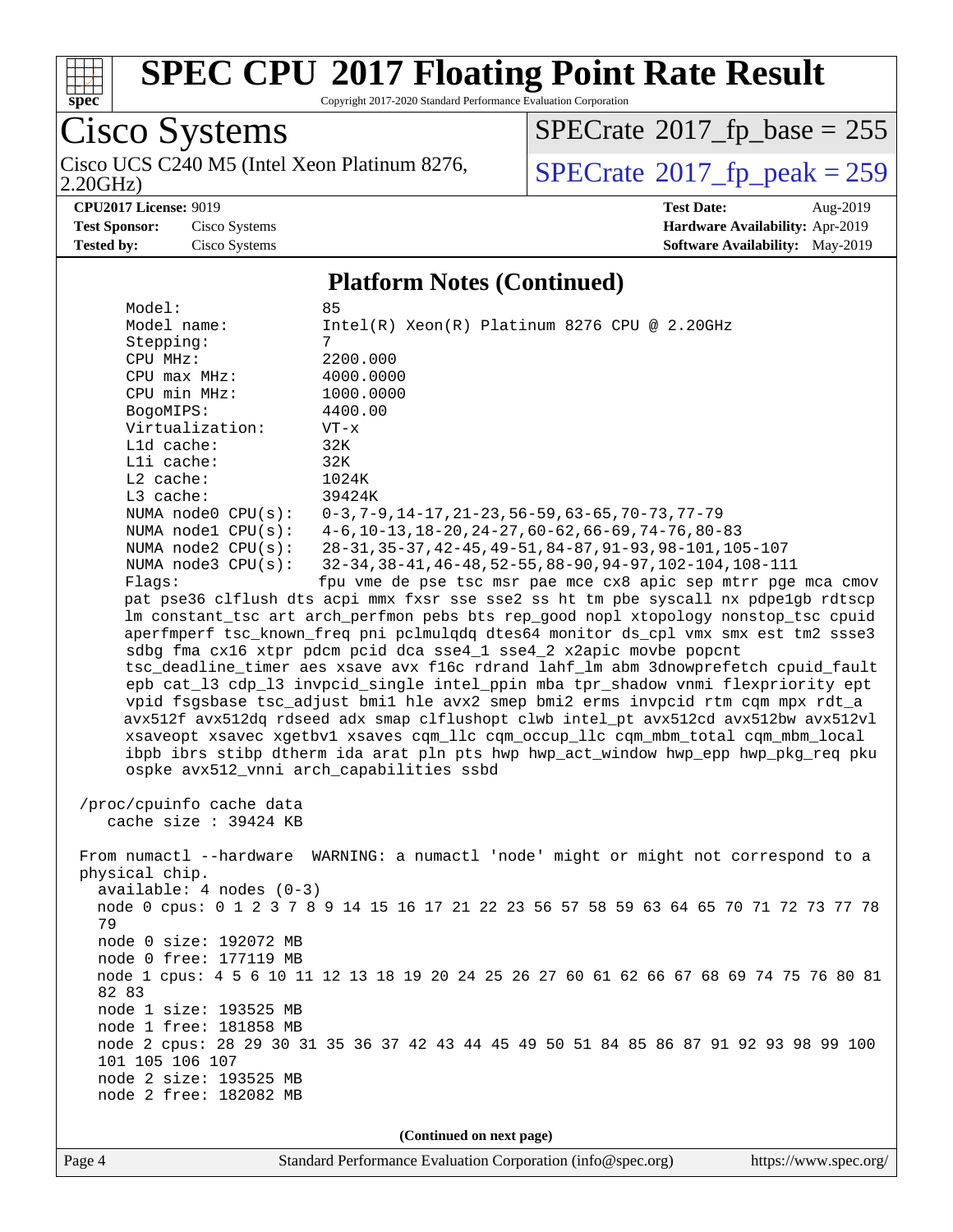

Copyright 2017-2020 Standard Performance Evaluation Corporation

Cisco Systems 2.20GHz) Cisco UCS C240 M5 (Intel Xeon Platinum 8276,  $\vert$ [SPECrate](http://www.spec.org/auto/cpu2017/Docs/result-fields.html#SPECrate2017fppeak)®[2017\\_fp\\_peak = 2](http://www.spec.org/auto/cpu2017/Docs/result-fields.html#SPECrate2017fppeak)59  $SPECTate$ <sup>®</sup>[2017\\_fp\\_base =](http://www.spec.org/auto/cpu2017/Docs/result-fields.html#SPECrate2017fpbase) 255 **[CPU2017 License:](http://www.spec.org/auto/cpu2017/Docs/result-fields.html#CPU2017License)** 9019 **[Test Date:](http://www.spec.org/auto/cpu2017/Docs/result-fields.html#TestDate)** Aug-2019 **[Test Sponsor:](http://www.spec.org/auto/cpu2017/Docs/result-fields.html#TestSponsor)** Cisco Systems **[Hardware Availability:](http://www.spec.org/auto/cpu2017/Docs/result-fields.html#HardwareAvailability)** Apr-2019 **[Tested by:](http://www.spec.org/auto/cpu2017/Docs/result-fields.html#Testedby)** Cisco Systems **[Software Availability:](http://www.spec.org/auto/cpu2017/Docs/result-fields.html#SoftwareAvailability)** May-2019 **[Platform Notes \(Continued\)](http://www.spec.org/auto/cpu2017/Docs/result-fields.html#PlatformNotes)** node 3 cpus: 32 33 34 38 39 40 41 46 47 48 52 53 54 55 88 89 90 94 95 96 97 102 103 104 108 109 110 111 node 3 size: 193522 MB node 3 free: 182091 MB node distances: node 0 1 2 3 0: 10 11 21 21 1: 11 10 21 21 2: 21 21 10 11 3: 21 21 11 10 From /proc/meminfo MemTotal: 791189380 kB HugePages\_Total: 0 Hugepagesize: 2048 kB From /etc/\*release\* /etc/\*version\* os-release: NAME="SLES" VERSION="15" VERSION\_ID="15" PRETTY\_NAME="SUSE Linux Enterprise Server 15" ID="sles" ID\_LIKE="suse" ANSI\_COLOR="0;32" CPE\_NAME="cpe:/o:suse:sles:15" uname -a: Linux linux-uuav 4.12.14-23-default #1 SMP Tue May 29 21:04:44 UTC 2018 (cd0437b) x86\_64 x86\_64 x86\_64 GNU/Linux Kernel self-reported vulnerability status: CVE-2017-5754 (Meltdown): Not affected CVE-2017-5753 (Spectre variant 1): Mitigation: \_\_user pointer sanitization CVE-2017-5715 (Spectre variant 2): Mitigation: Indirect Branch Restricted Speculation, IBPB, IBRS\_FW run-level 3 Aug 21 12:56 SPEC is set to: /home/cpu2017 Filesystem Type Size Used Avail Use% Mounted on /dev/sda1 xfs 224G 65G 160G 29% / Additional information from dmidecode follows. WARNING: Use caution when you interpret this section. The 'dmidecode' program reads system data which is "intended to allow hardware to be accurately determined", but the intent may not be met, as there are **(Continued on next page)**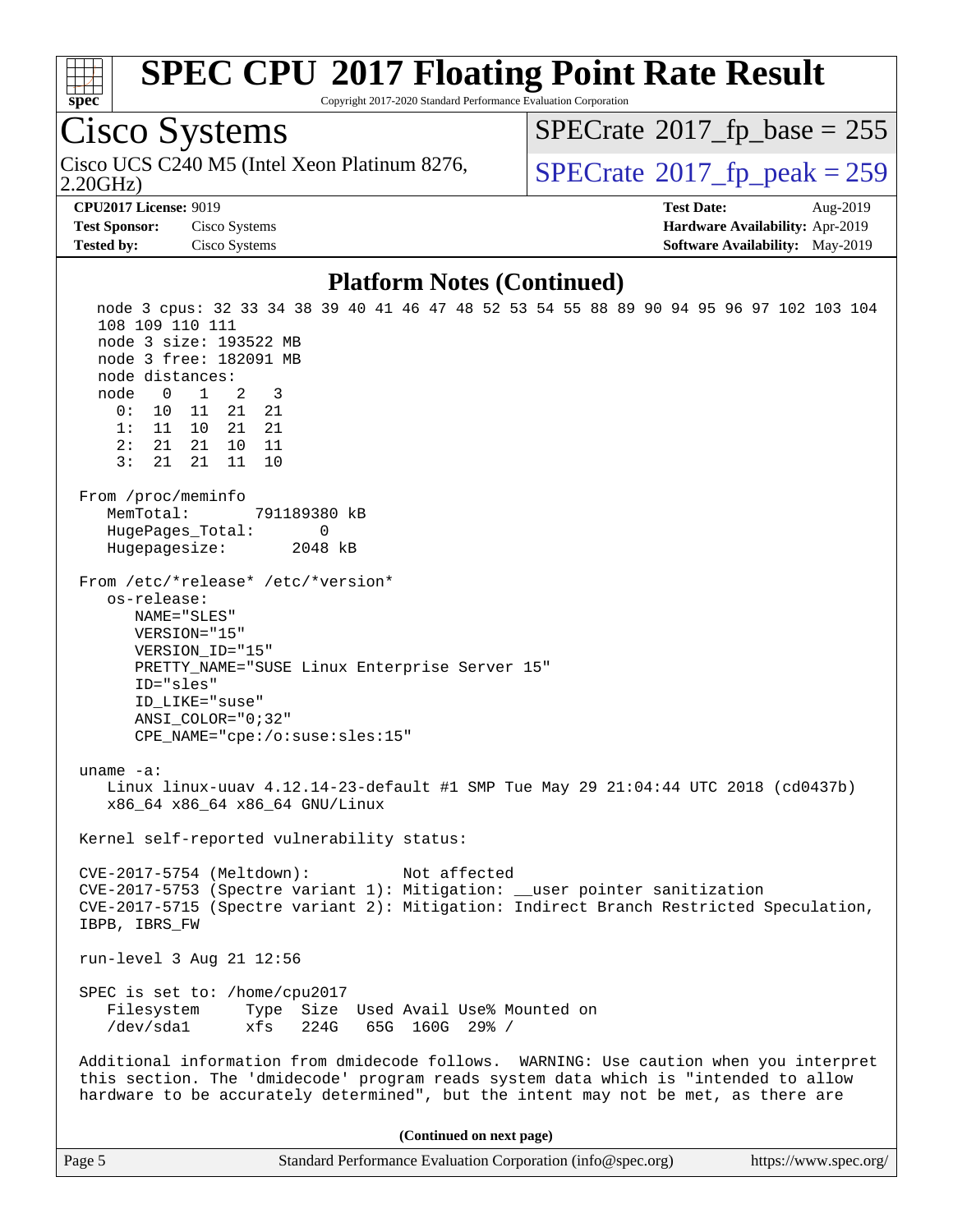

Copyright 2017-2020 Standard Performance Evaluation Corporation

## Cisco Systems

2.20GHz) Cisco UCS C240 M5 (Intel Xeon Platinum 8276,  $SPECrate@2017_fp\_peak = 259$  $SPECrate@2017_fp\_peak = 259$ 

 $SPECTate$ <sup>®</sup>[2017\\_fp\\_base =](http://www.spec.org/auto/cpu2017/Docs/result-fields.html#SPECrate2017fpbase) 255

**[Test Sponsor:](http://www.spec.org/auto/cpu2017/Docs/result-fields.html#TestSponsor)** Cisco Systems **[Hardware Availability:](http://www.spec.org/auto/cpu2017/Docs/result-fields.html#HardwareAvailability)** Apr-2019

**[CPU2017 License:](http://www.spec.org/auto/cpu2017/Docs/result-fields.html#CPU2017License)** 9019 **[Test Date:](http://www.spec.org/auto/cpu2017/Docs/result-fields.html#TestDate)** Aug-2019 **[Tested by:](http://www.spec.org/auto/cpu2017/Docs/result-fields.html#Testedby)** Cisco Systems **[Software Availability:](http://www.spec.org/auto/cpu2017/Docs/result-fields.html#SoftwareAvailability)** May-2019

#### **[Platform Notes \(Continued\)](http://www.spec.org/auto/cpu2017/Docs/result-fields.html#PlatformNotes)**

 frequent changes to hardware, firmware, and the "DMTF SMBIOS" standard. BIOS Cisco Systems, Inc. C240M5.4.0.4d.0.0506190827 05/06/2019 Memory: 24x 0xCE00 M393A4K40CB2-CVF 32 GB 2 rank 2933, configured at 2934

(End of data from sysinfo program)

#### **[Compiler Version Notes](http://www.spec.org/auto/cpu2017/Docs/result-fields.html#CompilerVersionNotes)**

| C                                                                                                                                                                                | 519.1bm_r(base, peak) 538.imagick_r(base, peak)<br>$544.nab_r(base, peak)$                                        |  |  |  |
|----------------------------------------------------------------------------------------------------------------------------------------------------------------------------------|-------------------------------------------------------------------------------------------------------------------|--|--|--|
| Intel(R) C Intel(R) 64 Compiler for applications running on Intel(R) 64,<br>Version 19.0.4.227 Build 20190416                                                                    |                                                                                                                   |  |  |  |
|                                                                                                                                                                                  | Copyright (C) 1985-2019 Intel Corporation. All rights reserved.                                                   |  |  |  |
|                                                                                                                                                                                  |                                                                                                                   |  |  |  |
| $C++$                                                                                                                                                                            | 508.namd_r(base, peak) 510.parest_r(base, peak)                                                                   |  |  |  |
|                                                                                                                                                                                  | Intel(R) $C++$ Intel(R) 64 Compiler for applications running on Intel(R) 64,<br>Version 19.0.4.227 Build 20190416 |  |  |  |
|                                                                                                                                                                                  | Copyright (C) 1985-2019 Intel Corporation. All rights reserved.                                                   |  |  |  |
|                                                                                                                                                                                  | --------------                                                                                                    |  |  |  |
|                                                                                                                                                                                  |                                                                                                                   |  |  |  |
|                                                                                                                                                                                  | C++, C $ 511.povray_r(base, peak) 526.blender_r(base, peak)$                                                      |  |  |  |
| Intel(R) $C++$ Intel(R) 64 Compiler for applications running on Intel(R) 64,<br>Version 19.0.4.227 Build 20190416                                                                |                                                                                                                   |  |  |  |
| Copyright (C) 1985-2019 Intel Corporation. All rights reserved.<br>Intel(R) C Intel(R) 64 Compiler for applications running on Intel(R) 64,                                      |                                                                                                                   |  |  |  |
| Version 19.0.4.227 Build 20190416<br>Copyright (C) 1985-2019 Intel Corporation. All rights reserved.                                                                             |                                                                                                                   |  |  |  |
| -----------------------------------                                                                                                                                              |                                                                                                                   |  |  |  |
|                                                                                                                                                                                  |                                                                                                                   |  |  |  |
| C++, C, Fortran   507.cactuBSSN_r(base, peak)                                                                                                                                    |                                                                                                                   |  |  |  |
| Intel(R) $C++$ Intel(R) 64 Compiler for applications running on Intel(R) 64,<br>Version 19.0.4.227 Build 20190416                                                                |                                                                                                                   |  |  |  |
| Copyright (C) 1985-2019 Intel Corporation. All rights reserved.<br>Intel(R) C Intel(R) 64 Compiler for applications running on Intel(R) 64,<br>Version 19.0.4.227 Build 20190416 |                                                                                                                   |  |  |  |
|                                                                                                                                                                                  | Copyright (C) 1985-2019 Intel Corporation. All rights reserved.                                                   |  |  |  |
|                                                                                                                                                                                  |                                                                                                                   |  |  |  |
| (Continued on next page)                                                                                                                                                         |                                                                                                                   |  |  |  |

Page 6 Standard Performance Evaluation Corporation [\(info@spec.org\)](mailto:info@spec.org) <https://www.spec.org/>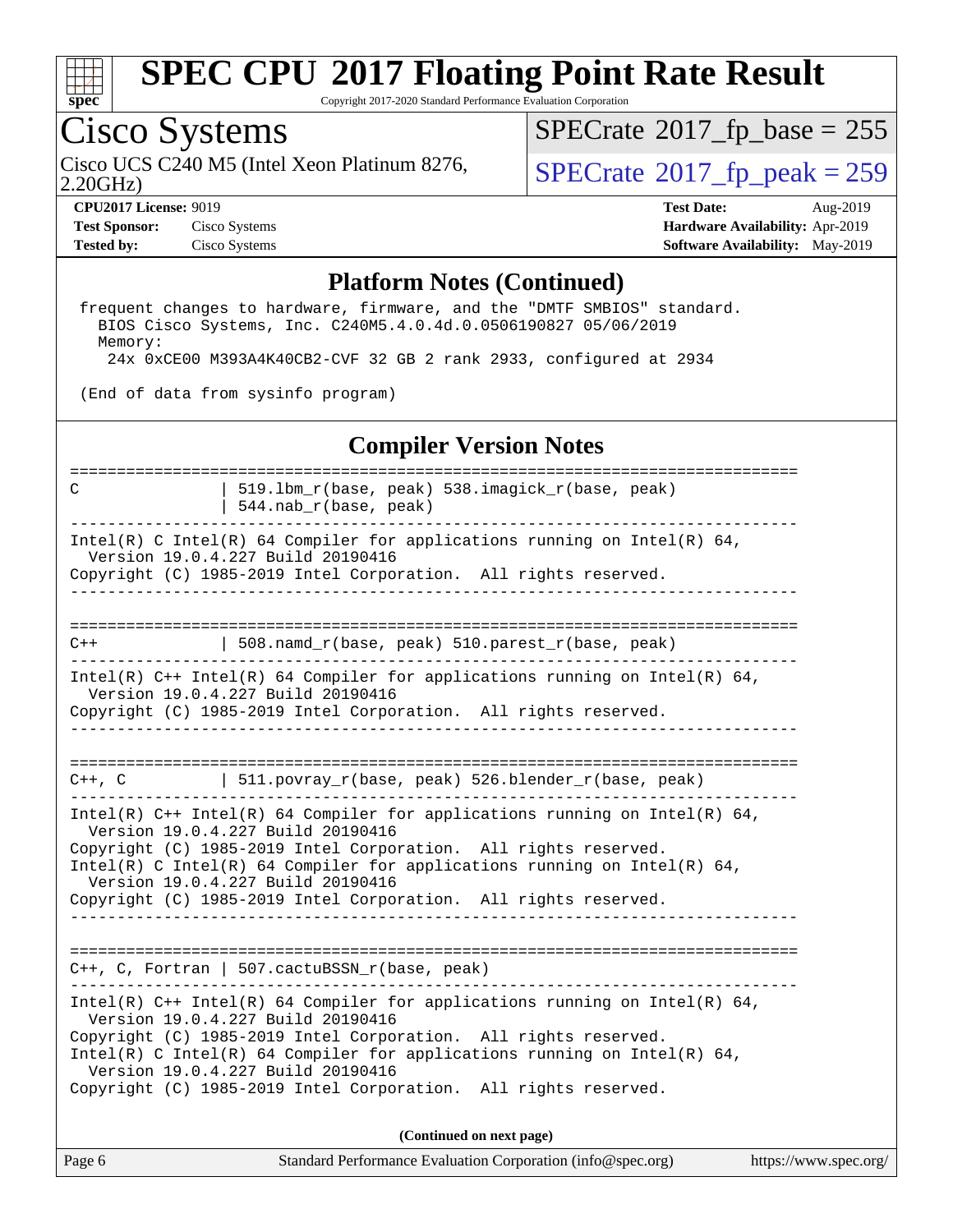

Copyright 2017-2020 Standard Performance Evaluation Corporation

## Cisco Systems

2.20GHz) Cisco UCS C240 M5 (Intel Xeon Platinum 8276,  $SPECrate@2017_fp\_peak = 259$  $SPECrate@2017_fp\_peak = 259$ 

 $SPECTate$ <sup>®</sup>[2017\\_fp\\_base =](http://www.spec.org/auto/cpu2017/Docs/result-fields.html#SPECrate2017fpbase) 255

**[Test Sponsor:](http://www.spec.org/auto/cpu2017/Docs/result-fields.html#TestSponsor)** Cisco Systems **[Hardware Availability:](http://www.spec.org/auto/cpu2017/Docs/result-fields.html#HardwareAvailability)** Apr-2019

**[CPU2017 License:](http://www.spec.org/auto/cpu2017/Docs/result-fields.html#CPU2017License)** 9019 **[Test Date:](http://www.spec.org/auto/cpu2017/Docs/result-fields.html#TestDate)** Aug-2019 **[Tested by:](http://www.spec.org/auto/cpu2017/Docs/result-fields.html#Testedby)** Cisco Systems **[Software Availability:](http://www.spec.org/auto/cpu2017/Docs/result-fields.html#SoftwareAvailability)** May-2019

### **[Compiler Version Notes \(Continued\)](http://www.spec.org/auto/cpu2017/Docs/result-fields.html#CompilerVersionNotes)**

|                                                                                                                                                                                                                                                                                                                                                                              | Intel(R) Fortran Intel(R) 64 Compiler for applications running on Intel(R)<br>64, Version 19.0.4.227 Build 20190416<br>Copyright (C) 1985-2019 Intel Corporation. All rights reserved. |  |  |  |
|------------------------------------------------------------------------------------------------------------------------------------------------------------------------------------------------------------------------------------------------------------------------------------------------------------------------------------------------------------------------------|----------------------------------------------------------------------------------------------------------------------------------------------------------------------------------------|--|--|--|
|                                                                                                                                                                                                                                                                                                                                                                              |                                                                                                                                                                                        |  |  |  |
| Fortran                                                                                                                                                                                                                                                                                                                                                                      | 503.bwaves r(base, peak) 549.fotonik3d r(base, peak)<br>554.roms r(base, peak)                                                                                                         |  |  |  |
| Intel(R) Fortran Intel(R) 64 Compiler for applications running on Intel(R)<br>64, Version 19.0.4.227 Build 20190416<br>Copyright (C) 1985-2019 Intel Corporation. All rights reserved.                                                                                                                                                                                       |                                                                                                                                                                                        |  |  |  |
|                                                                                                                                                                                                                                                                                                                                                                              |                                                                                                                                                                                        |  |  |  |
|                                                                                                                                                                                                                                                                                                                                                                              | Fortran, C   521.wrf_r(base, peak) 527.cam4_r(base, peak)                                                                                                                              |  |  |  |
| $Intel(R)$ Fortran Intel(R) 64 Compiler for applications running on Intel(R)<br>64, Version 19.0.4.227 Build 20190416<br>Copyright (C) 1985-2019 Intel Corporation. All rights reserved.<br>Intel(R) C Intel(R) 64 Compiler for applications running on Intel(R) 64,<br>Version 19.0.4.227 Build 20190416<br>Copyright (C) 1985-2019 Intel Corporation. All rights reserved. |                                                                                                                                                                                        |  |  |  |

### **[Base Compiler Invocation](http://www.spec.org/auto/cpu2017/Docs/result-fields.html#BaseCompilerInvocation)**

[C benchmarks](http://www.spec.org/auto/cpu2017/Docs/result-fields.html#Cbenchmarks): [icc -m64 -std=c11](http://www.spec.org/cpu2017/results/res2019q3/cpu2017-20190903-17784.flags.html#user_CCbase_intel_icc_64bit_c11_33ee0cdaae7deeeab2a9725423ba97205ce30f63b9926c2519791662299b76a0318f32ddfffdc46587804de3178b4f9328c46fa7c2b0cd779d7a61945c91cd35)

[C++ benchmarks:](http://www.spec.org/auto/cpu2017/Docs/result-fields.html#CXXbenchmarks) [icpc -m64](http://www.spec.org/cpu2017/results/res2019q3/cpu2017-20190903-17784.flags.html#user_CXXbase_intel_icpc_64bit_4ecb2543ae3f1412ef961e0650ca070fec7b7afdcd6ed48761b84423119d1bf6bdf5cad15b44d48e7256388bc77273b966e5eb805aefd121eb22e9299b2ec9d9)

[Fortran benchmarks](http://www.spec.org/auto/cpu2017/Docs/result-fields.html#Fortranbenchmarks): [ifort -m64](http://www.spec.org/cpu2017/results/res2019q3/cpu2017-20190903-17784.flags.html#user_FCbase_intel_ifort_64bit_24f2bb282fbaeffd6157abe4f878425411749daecae9a33200eee2bee2fe76f3b89351d69a8130dd5949958ce389cf37ff59a95e7a40d588e8d3a57e0c3fd751)

[Benchmarks using both Fortran and C](http://www.spec.org/auto/cpu2017/Docs/result-fields.html#BenchmarksusingbothFortranandC): [ifort -m64](http://www.spec.org/cpu2017/results/res2019q3/cpu2017-20190903-17784.flags.html#user_CC_FCbase_intel_ifort_64bit_24f2bb282fbaeffd6157abe4f878425411749daecae9a33200eee2bee2fe76f3b89351d69a8130dd5949958ce389cf37ff59a95e7a40d588e8d3a57e0c3fd751) [icc -m64 -std=c11](http://www.spec.org/cpu2017/results/res2019q3/cpu2017-20190903-17784.flags.html#user_CC_FCbase_intel_icc_64bit_c11_33ee0cdaae7deeeab2a9725423ba97205ce30f63b9926c2519791662299b76a0318f32ddfffdc46587804de3178b4f9328c46fa7c2b0cd779d7a61945c91cd35)

[Benchmarks using both C and C++](http://www.spec.org/auto/cpu2017/Docs/result-fields.html#BenchmarksusingbothCandCXX): [icpc -m64](http://www.spec.org/cpu2017/results/res2019q3/cpu2017-20190903-17784.flags.html#user_CC_CXXbase_intel_icpc_64bit_4ecb2543ae3f1412ef961e0650ca070fec7b7afdcd6ed48761b84423119d1bf6bdf5cad15b44d48e7256388bc77273b966e5eb805aefd121eb22e9299b2ec9d9) [icc -m64 -std=c11](http://www.spec.org/cpu2017/results/res2019q3/cpu2017-20190903-17784.flags.html#user_CC_CXXbase_intel_icc_64bit_c11_33ee0cdaae7deeeab2a9725423ba97205ce30f63b9926c2519791662299b76a0318f32ddfffdc46587804de3178b4f9328c46fa7c2b0cd779d7a61945c91cd35)

[Benchmarks using Fortran, C, and C++:](http://www.spec.org/auto/cpu2017/Docs/result-fields.html#BenchmarksusingFortranCandCXX) [icpc -m64](http://www.spec.org/cpu2017/results/res2019q3/cpu2017-20190903-17784.flags.html#user_CC_CXX_FCbase_intel_icpc_64bit_4ecb2543ae3f1412ef961e0650ca070fec7b7afdcd6ed48761b84423119d1bf6bdf5cad15b44d48e7256388bc77273b966e5eb805aefd121eb22e9299b2ec9d9) [icc -m64 -std=c11](http://www.spec.org/cpu2017/results/res2019q3/cpu2017-20190903-17784.flags.html#user_CC_CXX_FCbase_intel_icc_64bit_c11_33ee0cdaae7deeeab2a9725423ba97205ce30f63b9926c2519791662299b76a0318f32ddfffdc46587804de3178b4f9328c46fa7c2b0cd779d7a61945c91cd35) [ifort -m64](http://www.spec.org/cpu2017/results/res2019q3/cpu2017-20190903-17784.flags.html#user_CC_CXX_FCbase_intel_ifort_64bit_24f2bb282fbaeffd6157abe4f878425411749daecae9a33200eee2bee2fe76f3b89351d69a8130dd5949958ce389cf37ff59a95e7a40d588e8d3a57e0c3fd751)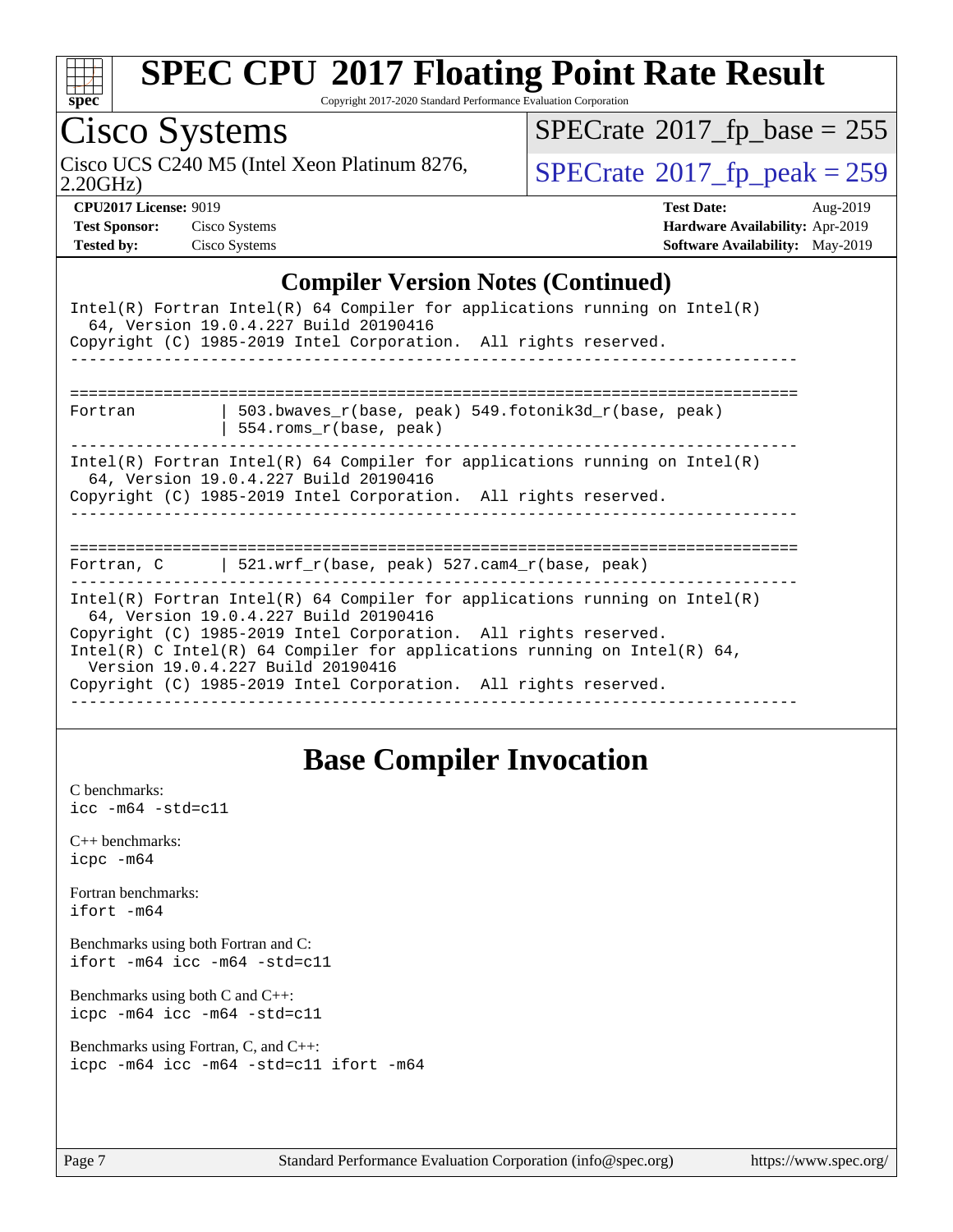

Copyright 2017-2020 Standard Performance Evaluation Corporation

## Cisco Systems

2.20GHz) Cisco UCS C240 M5 (Intel Xeon Platinum 8276,  $\vert$ [SPECrate](http://www.spec.org/auto/cpu2017/Docs/result-fields.html#SPECrate2017fppeak)®[2017\\_fp\\_peak = 2](http://www.spec.org/auto/cpu2017/Docs/result-fields.html#SPECrate2017fppeak)59

 $SPECrate$ <sup>®</sup>[2017\\_fp\\_base =](http://www.spec.org/auto/cpu2017/Docs/result-fields.html#SPECrate2017fpbase) 255

**[CPU2017 License:](http://www.spec.org/auto/cpu2017/Docs/result-fields.html#CPU2017License)** 9019 **[Test Date:](http://www.spec.org/auto/cpu2017/Docs/result-fields.html#TestDate)** Aug-2019 **[Test Sponsor:](http://www.spec.org/auto/cpu2017/Docs/result-fields.html#TestSponsor)** Cisco Systems **[Hardware Availability:](http://www.spec.org/auto/cpu2017/Docs/result-fields.html#HardwareAvailability)** Apr-2019 **[Tested by:](http://www.spec.org/auto/cpu2017/Docs/result-fields.html#Testedby)** Cisco Systems **[Software Availability:](http://www.spec.org/auto/cpu2017/Docs/result-fields.html#SoftwareAvailability)** May-2019

### **[Base Portability Flags](http://www.spec.org/auto/cpu2017/Docs/result-fields.html#BasePortabilityFlags)**

 503.bwaves\_r: [-DSPEC\\_LP64](http://www.spec.org/cpu2017/results/res2019q3/cpu2017-20190903-17784.flags.html#suite_basePORTABILITY503_bwaves_r_DSPEC_LP64) 507.cactuBSSN\_r: [-DSPEC\\_LP64](http://www.spec.org/cpu2017/results/res2019q3/cpu2017-20190903-17784.flags.html#suite_basePORTABILITY507_cactuBSSN_r_DSPEC_LP64) 508.namd\_r: [-DSPEC\\_LP64](http://www.spec.org/cpu2017/results/res2019q3/cpu2017-20190903-17784.flags.html#suite_basePORTABILITY508_namd_r_DSPEC_LP64) 510.parest\_r: [-DSPEC\\_LP64](http://www.spec.org/cpu2017/results/res2019q3/cpu2017-20190903-17784.flags.html#suite_basePORTABILITY510_parest_r_DSPEC_LP64) 511.povray\_r: [-DSPEC\\_LP64](http://www.spec.org/cpu2017/results/res2019q3/cpu2017-20190903-17784.flags.html#suite_basePORTABILITY511_povray_r_DSPEC_LP64) 519.lbm\_r: [-DSPEC\\_LP64](http://www.spec.org/cpu2017/results/res2019q3/cpu2017-20190903-17784.flags.html#suite_basePORTABILITY519_lbm_r_DSPEC_LP64) 521.wrf\_r: [-DSPEC\\_LP64](http://www.spec.org/cpu2017/results/res2019q3/cpu2017-20190903-17784.flags.html#suite_basePORTABILITY521_wrf_r_DSPEC_LP64) [-DSPEC\\_CASE\\_FLAG](http://www.spec.org/cpu2017/results/res2019q3/cpu2017-20190903-17784.flags.html#b521.wrf_r_baseCPORTABILITY_DSPEC_CASE_FLAG) [-convert big\\_endian](http://www.spec.org/cpu2017/results/res2019q3/cpu2017-20190903-17784.flags.html#user_baseFPORTABILITY521_wrf_r_convert_big_endian_c3194028bc08c63ac5d04de18c48ce6d347e4e562e8892b8bdbdc0214820426deb8554edfa529a3fb25a586e65a3d812c835984020483e7e73212c4d31a38223) 526.blender\_r: [-DSPEC\\_LP64](http://www.spec.org/cpu2017/results/res2019q3/cpu2017-20190903-17784.flags.html#suite_basePORTABILITY526_blender_r_DSPEC_LP64) [-DSPEC\\_LINUX](http://www.spec.org/cpu2017/results/res2019q3/cpu2017-20190903-17784.flags.html#b526.blender_r_baseCPORTABILITY_DSPEC_LINUX) [-funsigned-char](http://www.spec.org/cpu2017/results/res2019q3/cpu2017-20190903-17784.flags.html#user_baseCPORTABILITY526_blender_r_force_uchar_40c60f00ab013830e2dd6774aeded3ff59883ba5a1fc5fc14077f794d777847726e2a5858cbc7672e36e1b067e7e5c1d9a74f7176df07886a243d7cc18edfe67) 527.cam4\_r: [-DSPEC\\_LP64](http://www.spec.org/cpu2017/results/res2019q3/cpu2017-20190903-17784.flags.html#suite_basePORTABILITY527_cam4_r_DSPEC_LP64) [-DSPEC\\_CASE\\_FLAG](http://www.spec.org/cpu2017/results/res2019q3/cpu2017-20190903-17784.flags.html#b527.cam4_r_baseCPORTABILITY_DSPEC_CASE_FLAG) 538.imagick\_r: [-DSPEC\\_LP64](http://www.spec.org/cpu2017/results/res2019q3/cpu2017-20190903-17784.flags.html#suite_basePORTABILITY538_imagick_r_DSPEC_LP64) 544.nab\_r: [-DSPEC\\_LP64](http://www.spec.org/cpu2017/results/res2019q3/cpu2017-20190903-17784.flags.html#suite_basePORTABILITY544_nab_r_DSPEC_LP64) 549.fotonik3d\_r: [-DSPEC\\_LP64](http://www.spec.org/cpu2017/results/res2019q3/cpu2017-20190903-17784.flags.html#suite_basePORTABILITY549_fotonik3d_r_DSPEC_LP64) 554.roms\_r: [-DSPEC\\_LP64](http://www.spec.org/cpu2017/results/res2019q3/cpu2017-20190903-17784.flags.html#suite_basePORTABILITY554_roms_r_DSPEC_LP64)

**[Base Optimization Flags](http://www.spec.org/auto/cpu2017/Docs/result-fields.html#BaseOptimizationFlags)**

[C benchmarks](http://www.spec.org/auto/cpu2017/Docs/result-fields.html#Cbenchmarks):

[-xCORE-AVX512](http://www.spec.org/cpu2017/results/res2019q3/cpu2017-20190903-17784.flags.html#user_CCbase_f-xCORE-AVX512) [-ipo](http://www.spec.org/cpu2017/results/res2019q3/cpu2017-20190903-17784.flags.html#user_CCbase_f-ipo) [-O3](http://www.spec.org/cpu2017/results/res2019q3/cpu2017-20190903-17784.flags.html#user_CCbase_f-O3) [-no-prec-div](http://www.spec.org/cpu2017/results/res2019q3/cpu2017-20190903-17784.flags.html#user_CCbase_f-no-prec-div) [-qopt-prefetch](http://www.spec.org/cpu2017/results/res2019q3/cpu2017-20190903-17784.flags.html#user_CCbase_f-qopt-prefetch) [-ffinite-math-only](http://www.spec.org/cpu2017/results/res2019q3/cpu2017-20190903-17784.flags.html#user_CCbase_f_finite_math_only_cb91587bd2077682c4b38af759c288ed7c732db004271a9512da14a4f8007909a5f1427ecbf1a0fb78ff2a814402c6114ac565ca162485bbcae155b5e4258871) [-qopt-mem-layout-trans=4](http://www.spec.org/cpu2017/results/res2019q3/cpu2017-20190903-17784.flags.html#user_CCbase_f-qopt-mem-layout-trans_fa39e755916c150a61361b7846f310bcdf6f04e385ef281cadf3647acec3f0ae266d1a1d22d972a7087a248fd4e6ca390a3634700869573d231a252c784941a8)

[C++ benchmarks:](http://www.spec.org/auto/cpu2017/Docs/result-fields.html#CXXbenchmarks)

[-xCORE-AVX512](http://www.spec.org/cpu2017/results/res2019q3/cpu2017-20190903-17784.flags.html#user_CXXbase_f-xCORE-AVX512) [-ipo](http://www.spec.org/cpu2017/results/res2019q3/cpu2017-20190903-17784.flags.html#user_CXXbase_f-ipo) [-O3](http://www.spec.org/cpu2017/results/res2019q3/cpu2017-20190903-17784.flags.html#user_CXXbase_f-O3) [-no-prec-div](http://www.spec.org/cpu2017/results/res2019q3/cpu2017-20190903-17784.flags.html#user_CXXbase_f-no-prec-div) [-qopt-prefetch](http://www.spec.org/cpu2017/results/res2019q3/cpu2017-20190903-17784.flags.html#user_CXXbase_f-qopt-prefetch) [-ffinite-math-only](http://www.spec.org/cpu2017/results/res2019q3/cpu2017-20190903-17784.flags.html#user_CXXbase_f_finite_math_only_cb91587bd2077682c4b38af759c288ed7c732db004271a9512da14a4f8007909a5f1427ecbf1a0fb78ff2a814402c6114ac565ca162485bbcae155b5e4258871) [-qopt-mem-layout-trans=4](http://www.spec.org/cpu2017/results/res2019q3/cpu2017-20190903-17784.flags.html#user_CXXbase_f-qopt-mem-layout-trans_fa39e755916c150a61361b7846f310bcdf6f04e385ef281cadf3647acec3f0ae266d1a1d22d972a7087a248fd4e6ca390a3634700869573d231a252c784941a8)

[Fortran benchmarks](http://www.spec.org/auto/cpu2017/Docs/result-fields.html#Fortranbenchmarks):

```
-xCORE-AVX512 -ipo -O3 -no-prec-div -qopt-prefetch
-ffinite-math-only -qopt-mem-layout-trans=4 -auto
-nostandard-realloc-lhs -align array32byte
```
[Benchmarks using both Fortran and C](http://www.spec.org/auto/cpu2017/Docs/result-fields.html#BenchmarksusingbothFortranandC):

```
-xCORE-AVX512 -ipo -O3 -no-prec-div -qopt-prefetch
-ffinite-math-only -qopt-mem-layout-trans=4 -auto
-nostandard-realloc-lhs -align array32byte
```
[Benchmarks using both C and C++](http://www.spec.org/auto/cpu2017/Docs/result-fields.html#BenchmarksusingbothCandCXX):

[-xCORE-AVX512](http://www.spec.org/cpu2017/results/res2019q3/cpu2017-20190903-17784.flags.html#user_CC_CXXbase_f-xCORE-AVX512) [-ipo](http://www.spec.org/cpu2017/results/res2019q3/cpu2017-20190903-17784.flags.html#user_CC_CXXbase_f-ipo) [-O3](http://www.spec.org/cpu2017/results/res2019q3/cpu2017-20190903-17784.flags.html#user_CC_CXXbase_f-O3) [-no-prec-div](http://www.spec.org/cpu2017/results/res2019q3/cpu2017-20190903-17784.flags.html#user_CC_CXXbase_f-no-prec-div) [-qopt-prefetch](http://www.spec.org/cpu2017/results/res2019q3/cpu2017-20190903-17784.flags.html#user_CC_CXXbase_f-qopt-prefetch) [-ffinite-math-only](http://www.spec.org/cpu2017/results/res2019q3/cpu2017-20190903-17784.flags.html#user_CC_CXXbase_f_finite_math_only_cb91587bd2077682c4b38af759c288ed7c732db004271a9512da14a4f8007909a5f1427ecbf1a0fb78ff2a814402c6114ac565ca162485bbcae155b5e4258871) [-qopt-mem-layout-trans=4](http://www.spec.org/cpu2017/results/res2019q3/cpu2017-20190903-17784.flags.html#user_CC_CXXbase_f-qopt-mem-layout-trans_fa39e755916c150a61361b7846f310bcdf6f04e385ef281cadf3647acec3f0ae266d1a1d22d972a7087a248fd4e6ca390a3634700869573d231a252c784941a8)

[Benchmarks using Fortran, C, and C++:](http://www.spec.org/auto/cpu2017/Docs/result-fields.html#BenchmarksusingFortranCandCXX)

```
-xCORE-AVX512 -ipo -O3 -no-prec-div -qopt-prefetch
-ffinite-math-only -qopt-mem-layout-trans=4 -auto
-nostandard-realloc-lhs -align array32byte
```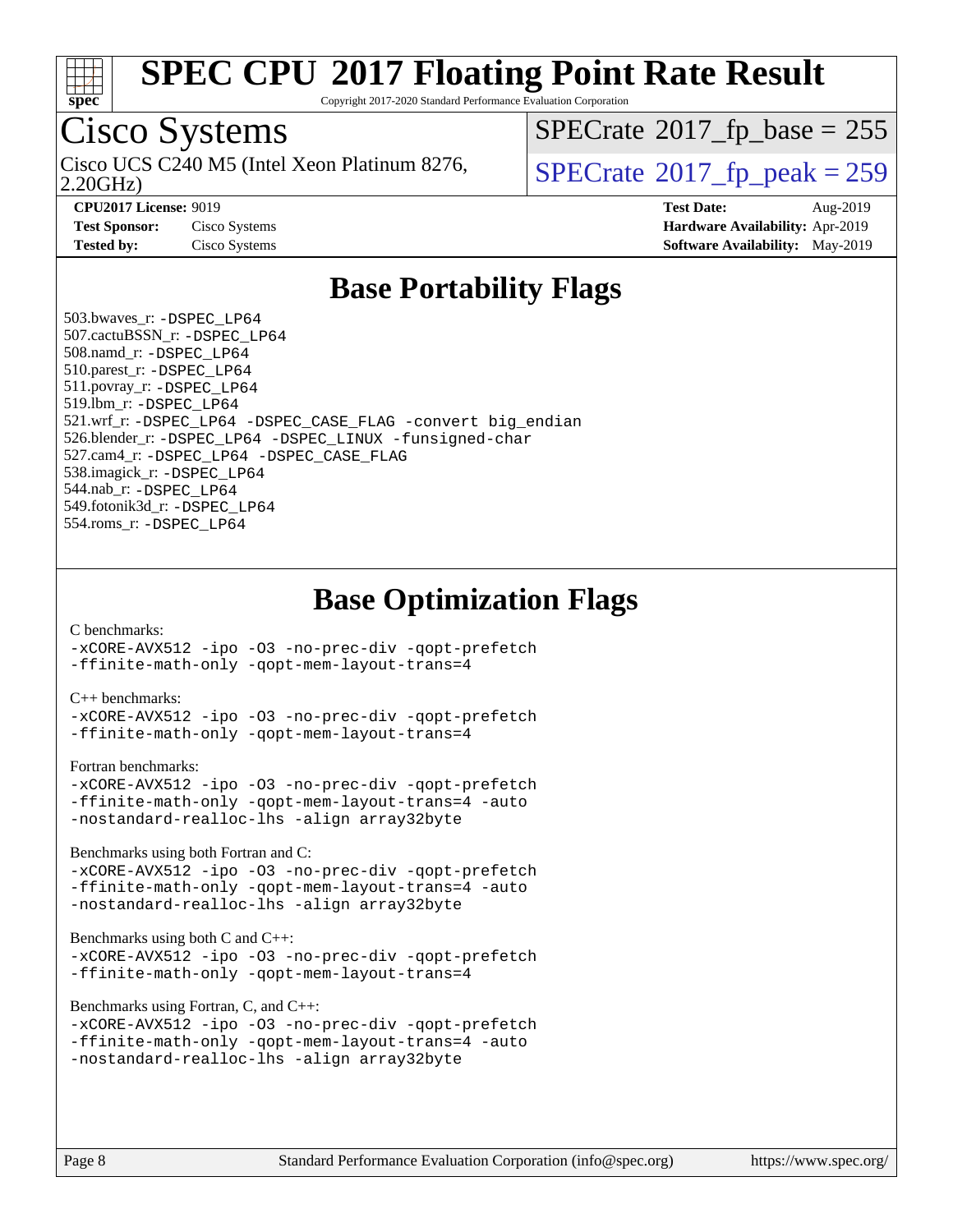

Copyright 2017-2020 Standard Performance Evaluation Corporation

### Cisco Systems

2.20GHz) Cisco UCS C240 M5 (Intel Xeon Platinum 8276,  $\vert$ [SPECrate](http://www.spec.org/auto/cpu2017/Docs/result-fields.html#SPECrate2017fppeak)®[2017\\_fp\\_peak = 2](http://www.spec.org/auto/cpu2017/Docs/result-fields.html#SPECrate2017fppeak)59

 $SPECTate$ <sup>®</sup>[2017\\_fp\\_base =](http://www.spec.org/auto/cpu2017/Docs/result-fields.html#SPECrate2017fpbase) 255

**[CPU2017 License:](http://www.spec.org/auto/cpu2017/Docs/result-fields.html#CPU2017License)** 9019 **[Test Date:](http://www.spec.org/auto/cpu2017/Docs/result-fields.html#TestDate)** Aug-2019 **[Test Sponsor:](http://www.spec.org/auto/cpu2017/Docs/result-fields.html#TestSponsor)** Cisco Systems **[Hardware Availability:](http://www.spec.org/auto/cpu2017/Docs/result-fields.html#HardwareAvailability)** Apr-2019 **[Tested by:](http://www.spec.org/auto/cpu2017/Docs/result-fields.html#Testedby)** Cisco Systems **[Software Availability:](http://www.spec.org/auto/cpu2017/Docs/result-fields.html#SoftwareAvailability)** May-2019

### **[Peak Compiler Invocation](http://www.spec.org/auto/cpu2017/Docs/result-fields.html#PeakCompilerInvocation)**

[C benchmarks](http://www.spec.org/auto/cpu2017/Docs/result-fields.html#Cbenchmarks): [icc -m64 -std=c11](http://www.spec.org/cpu2017/results/res2019q3/cpu2017-20190903-17784.flags.html#user_CCpeak_intel_icc_64bit_c11_33ee0cdaae7deeeab2a9725423ba97205ce30f63b9926c2519791662299b76a0318f32ddfffdc46587804de3178b4f9328c46fa7c2b0cd779d7a61945c91cd35)

[C++ benchmarks:](http://www.spec.org/auto/cpu2017/Docs/result-fields.html#CXXbenchmarks) [icpc -m64](http://www.spec.org/cpu2017/results/res2019q3/cpu2017-20190903-17784.flags.html#user_CXXpeak_intel_icpc_64bit_4ecb2543ae3f1412ef961e0650ca070fec7b7afdcd6ed48761b84423119d1bf6bdf5cad15b44d48e7256388bc77273b966e5eb805aefd121eb22e9299b2ec9d9)

[Fortran benchmarks](http://www.spec.org/auto/cpu2017/Docs/result-fields.html#Fortranbenchmarks): [ifort -m64](http://www.spec.org/cpu2017/results/res2019q3/cpu2017-20190903-17784.flags.html#user_FCpeak_intel_ifort_64bit_24f2bb282fbaeffd6157abe4f878425411749daecae9a33200eee2bee2fe76f3b89351d69a8130dd5949958ce389cf37ff59a95e7a40d588e8d3a57e0c3fd751)

[Benchmarks using both Fortran and C](http://www.spec.org/auto/cpu2017/Docs/result-fields.html#BenchmarksusingbothFortranandC): [ifort -m64](http://www.spec.org/cpu2017/results/res2019q3/cpu2017-20190903-17784.flags.html#user_CC_FCpeak_intel_ifort_64bit_24f2bb282fbaeffd6157abe4f878425411749daecae9a33200eee2bee2fe76f3b89351d69a8130dd5949958ce389cf37ff59a95e7a40d588e8d3a57e0c3fd751) [icc -m64 -std=c11](http://www.spec.org/cpu2017/results/res2019q3/cpu2017-20190903-17784.flags.html#user_CC_FCpeak_intel_icc_64bit_c11_33ee0cdaae7deeeab2a9725423ba97205ce30f63b9926c2519791662299b76a0318f32ddfffdc46587804de3178b4f9328c46fa7c2b0cd779d7a61945c91cd35)

[Benchmarks using both C and C++:](http://www.spec.org/auto/cpu2017/Docs/result-fields.html#BenchmarksusingbothCandCXX) [icpc -m64](http://www.spec.org/cpu2017/results/res2019q3/cpu2017-20190903-17784.flags.html#user_CC_CXXpeak_intel_icpc_64bit_4ecb2543ae3f1412ef961e0650ca070fec7b7afdcd6ed48761b84423119d1bf6bdf5cad15b44d48e7256388bc77273b966e5eb805aefd121eb22e9299b2ec9d9) [icc -m64 -std=c11](http://www.spec.org/cpu2017/results/res2019q3/cpu2017-20190903-17784.flags.html#user_CC_CXXpeak_intel_icc_64bit_c11_33ee0cdaae7deeeab2a9725423ba97205ce30f63b9926c2519791662299b76a0318f32ddfffdc46587804de3178b4f9328c46fa7c2b0cd779d7a61945c91cd35)

[Benchmarks using Fortran, C, and C++:](http://www.spec.org/auto/cpu2017/Docs/result-fields.html#BenchmarksusingFortranCandCXX) [icpc -m64](http://www.spec.org/cpu2017/results/res2019q3/cpu2017-20190903-17784.flags.html#user_CC_CXX_FCpeak_intel_icpc_64bit_4ecb2543ae3f1412ef961e0650ca070fec7b7afdcd6ed48761b84423119d1bf6bdf5cad15b44d48e7256388bc77273b966e5eb805aefd121eb22e9299b2ec9d9) [icc -m64 -std=c11](http://www.spec.org/cpu2017/results/res2019q3/cpu2017-20190903-17784.flags.html#user_CC_CXX_FCpeak_intel_icc_64bit_c11_33ee0cdaae7deeeab2a9725423ba97205ce30f63b9926c2519791662299b76a0318f32ddfffdc46587804de3178b4f9328c46fa7c2b0cd779d7a61945c91cd35) [ifort -m64](http://www.spec.org/cpu2017/results/res2019q3/cpu2017-20190903-17784.flags.html#user_CC_CXX_FCpeak_intel_ifort_64bit_24f2bb282fbaeffd6157abe4f878425411749daecae9a33200eee2bee2fe76f3b89351d69a8130dd5949958ce389cf37ff59a95e7a40d588e8d3a57e0c3fd751)

**[Peak Portability Flags](http://www.spec.org/auto/cpu2017/Docs/result-fields.html#PeakPortabilityFlags)**

Same as Base Portability Flags

### **[Peak Optimization Flags](http://www.spec.org/auto/cpu2017/Docs/result-fields.html#PeakOptimizationFlags)**

[C benchmarks](http://www.spec.org/auto/cpu2017/Docs/result-fields.html#Cbenchmarks):

 519.lbm\_r: [-prof-gen](http://www.spec.org/cpu2017/results/res2019q3/cpu2017-20190903-17784.flags.html#user_peakPASS1_CFLAGSPASS1_LDFLAGS519_lbm_r_prof_gen_5aa4926d6013ddb2a31985c654b3eb18169fc0c6952a63635c234f711e6e63dd76e94ad52365559451ec499a2cdb89e4dc58ba4c67ef54ca681ffbe1461d6b36)(pass 1) [-prof-use](http://www.spec.org/cpu2017/results/res2019q3/cpu2017-20190903-17784.flags.html#user_peakPASS2_CFLAGSPASS2_LDFLAGS519_lbm_r_prof_use_1a21ceae95f36a2b53c25747139a6c16ca95bd9def2a207b4f0849963b97e94f5260e30a0c64f4bb623698870e679ca08317ef8150905d41bd88c6f78df73f19)(pass 2) [-ipo](http://www.spec.org/cpu2017/results/res2019q3/cpu2017-20190903-17784.flags.html#user_peakPASS1_COPTIMIZEPASS2_COPTIMIZE519_lbm_r_f-ipo) [-xCORE-AVX512](http://www.spec.org/cpu2017/results/res2019q3/cpu2017-20190903-17784.flags.html#user_peakPASS2_COPTIMIZE519_lbm_r_f-xCORE-AVX512) [-O3](http://www.spec.org/cpu2017/results/res2019q3/cpu2017-20190903-17784.flags.html#user_peakPASS1_COPTIMIZEPASS2_COPTIMIZE519_lbm_r_f-O3) [-no-prec-div](http://www.spec.org/cpu2017/results/res2019q3/cpu2017-20190903-17784.flags.html#user_peakPASS1_COPTIMIZEPASS2_COPTIMIZE519_lbm_r_f-no-prec-div) [-qopt-prefetch](http://www.spec.org/cpu2017/results/res2019q3/cpu2017-20190903-17784.flags.html#user_peakPASS1_COPTIMIZEPASS2_COPTIMIZE519_lbm_r_f-qopt-prefetch) [-ffinite-math-only](http://www.spec.org/cpu2017/results/res2019q3/cpu2017-20190903-17784.flags.html#user_peakPASS1_COPTIMIZEPASS2_COPTIMIZE519_lbm_r_f_finite_math_only_cb91587bd2077682c4b38af759c288ed7c732db004271a9512da14a4f8007909a5f1427ecbf1a0fb78ff2a814402c6114ac565ca162485bbcae155b5e4258871) [-qopt-mem-layout-trans=4](http://www.spec.org/cpu2017/results/res2019q3/cpu2017-20190903-17784.flags.html#user_peakPASS1_COPTIMIZEPASS2_COPTIMIZE519_lbm_r_f-qopt-mem-layout-trans_fa39e755916c150a61361b7846f310bcdf6f04e385ef281cadf3647acec3f0ae266d1a1d22d972a7087a248fd4e6ca390a3634700869573d231a252c784941a8) 538.imagick\_r: [-xCORE-AVX512](http://www.spec.org/cpu2017/results/res2019q3/cpu2017-20190903-17784.flags.html#user_peakCOPTIMIZE538_imagick_r_f-xCORE-AVX512) [-ipo](http://www.spec.org/cpu2017/results/res2019q3/cpu2017-20190903-17784.flags.html#user_peakCOPTIMIZE538_imagick_r_f-ipo) [-O3](http://www.spec.org/cpu2017/results/res2019q3/cpu2017-20190903-17784.flags.html#user_peakCOPTIMIZE538_imagick_r_f-O3) [-no-prec-div](http://www.spec.org/cpu2017/results/res2019q3/cpu2017-20190903-17784.flags.html#user_peakCOPTIMIZE538_imagick_r_f-no-prec-div) [-qopt-prefetch](http://www.spec.org/cpu2017/results/res2019q3/cpu2017-20190903-17784.flags.html#user_peakCOPTIMIZE538_imagick_r_f-qopt-prefetch) [-ffinite-math-only](http://www.spec.org/cpu2017/results/res2019q3/cpu2017-20190903-17784.flags.html#user_peakCOPTIMIZE538_imagick_r_f_finite_math_only_cb91587bd2077682c4b38af759c288ed7c732db004271a9512da14a4f8007909a5f1427ecbf1a0fb78ff2a814402c6114ac565ca162485bbcae155b5e4258871) [-qopt-mem-layout-trans=4](http://www.spec.org/cpu2017/results/res2019q3/cpu2017-20190903-17784.flags.html#user_peakCOPTIMIZE538_imagick_r_f-qopt-mem-layout-trans_fa39e755916c150a61361b7846f310bcdf6f04e385ef281cadf3647acec3f0ae266d1a1d22d972a7087a248fd4e6ca390a3634700869573d231a252c784941a8) 544.nab\_r: Same as 538.imagick\_r [C++ benchmarks:](http://www.spec.org/auto/cpu2017/Docs/result-fields.html#CXXbenchmarks) 508.namd\_r: [-prof-gen](http://www.spec.org/cpu2017/results/res2019q3/cpu2017-20190903-17784.flags.html#user_peakPASS1_CXXFLAGSPASS1_LDFLAGS508_namd_r_prof_gen_5aa4926d6013ddb2a31985c654b3eb18169fc0c6952a63635c234f711e6e63dd76e94ad52365559451ec499a2cdb89e4dc58ba4c67ef54ca681ffbe1461d6b36)(pass 1) [-prof-use](http://www.spec.org/cpu2017/results/res2019q3/cpu2017-20190903-17784.flags.html#user_peakPASS2_CXXFLAGSPASS2_LDFLAGS508_namd_r_prof_use_1a21ceae95f36a2b53c25747139a6c16ca95bd9def2a207b4f0849963b97e94f5260e30a0c64f4bb623698870e679ca08317ef8150905d41bd88c6f78df73f19)(pass 2) [-ipo](http://www.spec.org/cpu2017/results/res2019q3/cpu2017-20190903-17784.flags.html#user_peakPASS1_CXXOPTIMIZEPASS2_CXXOPTIMIZE508_namd_r_f-ipo) [-xCORE-AVX512](http://www.spec.org/cpu2017/results/res2019q3/cpu2017-20190903-17784.flags.html#user_peakPASS2_CXXOPTIMIZE508_namd_r_f-xCORE-AVX512) [-O3](http://www.spec.org/cpu2017/results/res2019q3/cpu2017-20190903-17784.flags.html#user_peakPASS1_CXXOPTIMIZEPASS2_CXXOPTIMIZE508_namd_r_f-O3) [-no-prec-div](http://www.spec.org/cpu2017/results/res2019q3/cpu2017-20190903-17784.flags.html#user_peakPASS1_CXXOPTIMIZEPASS2_CXXOPTIMIZE508_namd_r_f-no-prec-div) [-qopt-prefetch](http://www.spec.org/cpu2017/results/res2019q3/cpu2017-20190903-17784.flags.html#user_peakPASS1_CXXOPTIMIZEPASS2_CXXOPTIMIZE508_namd_r_f-qopt-prefetch) [-ffinite-math-only](http://www.spec.org/cpu2017/results/res2019q3/cpu2017-20190903-17784.flags.html#user_peakPASS1_CXXOPTIMIZEPASS2_CXXOPTIMIZE508_namd_r_f_finite_math_only_cb91587bd2077682c4b38af759c288ed7c732db004271a9512da14a4f8007909a5f1427ecbf1a0fb78ff2a814402c6114ac565ca162485bbcae155b5e4258871) [-qopt-mem-layout-trans=4](http://www.spec.org/cpu2017/results/res2019q3/cpu2017-20190903-17784.flags.html#user_peakPASS1_CXXOPTIMIZEPASS2_CXXOPTIMIZE508_namd_r_f-qopt-mem-layout-trans_fa39e755916c150a61361b7846f310bcdf6f04e385ef281cadf3647acec3f0ae266d1a1d22d972a7087a248fd4e6ca390a3634700869573d231a252c784941a8)

**(Continued on next page)**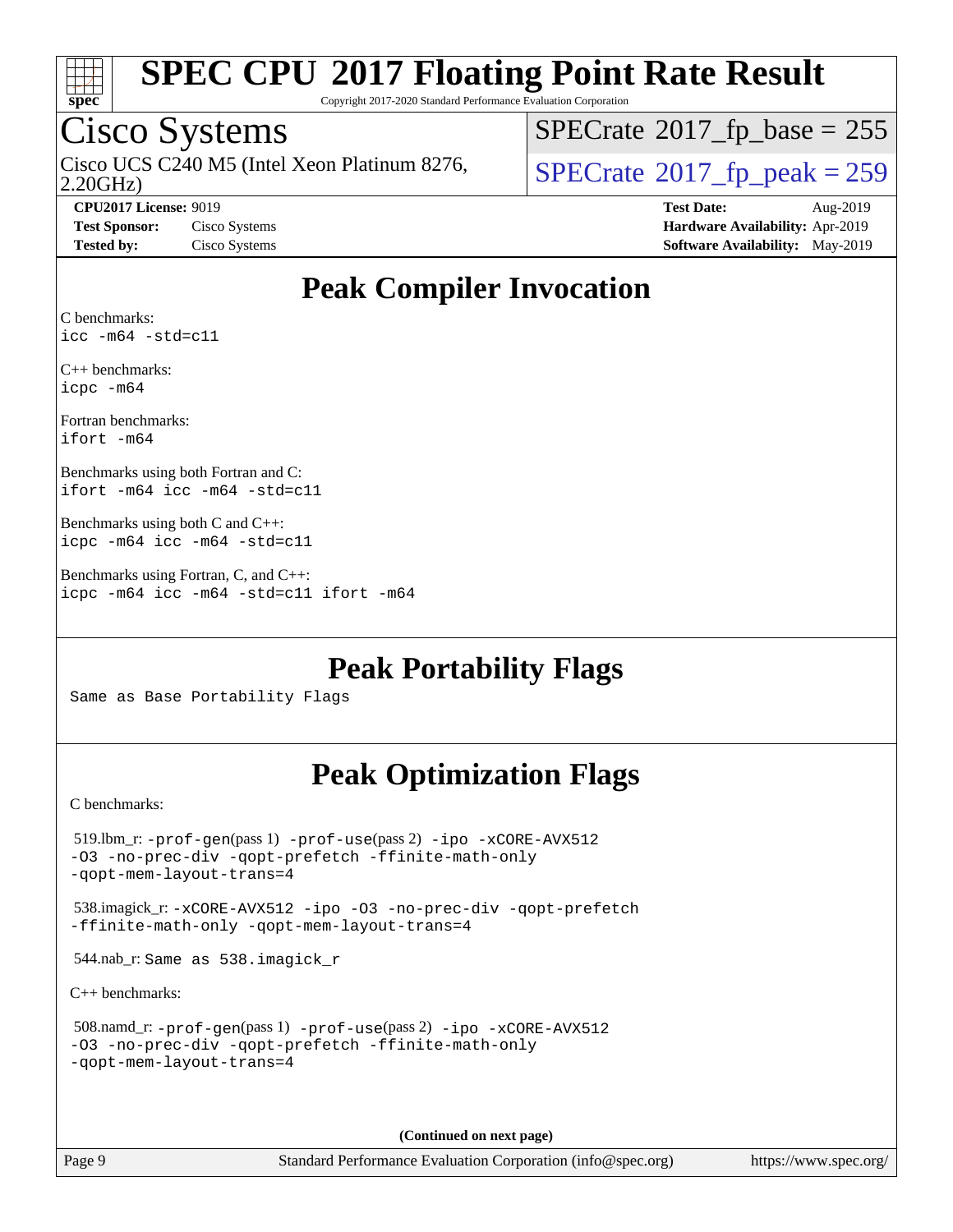

Copyright 2017-2020 Standard Performance Evaluation Corporation

# Cisco Systems

2.20GHz) Cisco UCS C240 M5 (Intel Xeon Platinum 8276,  $\vert$ [SPECrate](http://www.spec.org/auto/cpu2017/Docs/result-fields.html#SPECrate2017fppeak)®[2017\\_fp\\_peak = 2](http://www.spec.org/auto/cpu2017/Docs/result-fields.html#SPECrate2017fppeak)59

 $SPECTate$ <sup>®</sup>[2017\\_fp\\_base =](http://www.spec.org/auto/cpu2017/Docs/result-fields.html#SPECrate2017fpbase) 255

| <b>Test Sponsor:</b> | Cisco Systems |
|----------------------|---------------|
| <b>Tested by:</b>    | Cisco Systems |

**[CPU2017 License:](http://www.spec.org/auto/cpu2017/Docs/result-fields.html#CPU2017License)** 9019 **[Test Date:](http://www.spec.org/auto/cpu2017/Docs/result-fields.html#TestDate)** Aug-2019 **[Hardware Availability:](http://www.spec.org/auto/cpu2017/Docs/result-fields.html#HardwareAvailability)** Apr-2019 **[Software Availability:](http://www.spec.org/auto/cpu2017/Docs/result-fields.html#SoftwareAvailability)** May-2019

## **[Peak Optimization Flags \(Continued\)](http://www.spec.org/auto/cpu2017/Docs/result-fields.html#PeakOptimizationFlags)**

 510.parest\_r: [-xCORE-AVX512](http://www.spec.org/cpu2017/results/res2019q3/cpu2017-20190903-17784.flags.html#user_peakCXXOPTIMIZE510_parest_r_f-xCORE-AVX512) [-ipo](http://www.spec.org/cpu2017/results/res2019q3/cpu2017-20190903-17784.flags.html#user_peakCXXOPTIMIZE510_parest_r_f-ipo) [-O3](http://www.spec.org/cpu2017/results/res2019q3/cpu2017-20190903-17784.flags.html#user_peakCXXOPTIMIZE510_parest_r_f-O3) [-no-prec-div](http://www.spec.org/cpu2017/results/res2019q3/cpu2017-20190903-17784.flags.html#user_peakCXXOPTIMIZE510_parest_r_f-no-prec-div) [-qopt-prefetch](http://www.spec.org/cpu2017/results/res2019q3/cpu2017-20190903-17784.flags.html#user_peakCXXOPTIMIZE510_parest_r_f-qopt-prefetch) [-ffinite-math-only](http://www.spec.org/cpu2017/results/res2019q3/cpu2017-20190903-17784.flags.html#user_peakCXXOPTIMIZE510_parest_r_f_finite_math_only_cb91587bd2077682c4b38af759c288ed7c732db004271a9512da14a4f8007909a5f1427ecbf1a0fb78ff2a814402c6114ac565ca162485bbcae155b5e4258871) [-qopt-mem-layout-trans=4](http://www.spec.org/cpu2017/results/res2019q3/cpu2017-20190903-17784.flags.html#user_peakCXXOPTIMIZE510_parest_r_f-qopt-mem-layout-trans_fa39e755916c150a61361b7846f310bcdf6f04e385ef281cadf3647acec3f0ae266d1a1d22d972a7087a248fd4e6ca390a3634700869573d231a252c784941a8) [Fortran benchmarks](http://www.spec.org/auto/cpu2017/Docs/result-fields.html#Fortranbenchmarks): 503.bwaves\_r: [-xCORE-AVX512](http://www.spec.org/cpu2017/results/res2019q3/cpu2017-20190903-17784.flags.html#user_peakFOPTIMIZE503_bwaves_r_f-xCORE-AVX512) [-ipo](http://www.spec.org/cpu2017/results/res2019q3/cpu2017-20190903-17784.flags.html#user_peakFOPTIMIZE503_bwaves_r_f-ipo) [-O3](http://www.spec.org/cpu2017/results/res2019q3/cpu2017-20190903-17784.flags.html#user_peakFOPTIMIZE503_bwaves_r_f-O3) [-no-prec-div](http://www.spec.org/cpu2017/results/res2019q3/cpu2017-20190903-17784.flags.html#user_peakFOPTIMIZE503_bwaves_r_f-no-prec-div) [-qopt-prefetch](http://www.spec.org/cpu2017/results/res2019q3/cpu2017-20190903-17784.flags.html#user_peakFOPTIMIZE503_bwaves_r_f-qopt-prefetch) [-ffinite-math-only](http://www.spec.org/cpu2017/results/res2019q3/cpu2017-20190903-17784.flags.html#user_peakFOPTIMIZE503_bwaves_r_f_finite_math_only_cb91587bd2077682c4b38af759c288ed7c732db004271a9512da14a4f8007909a5f1427ecbf1a0fb78ff2a814402c6114ac565ca162485bbcae155b5e4258871) [-qopt-mem-layout-trans=4](http://www.spec.org/cpu2017/results/res2019q3/cpu2017-20190903-17784.flags.html#user_peakFOPTIMIZE503_bwaves_r_f-qopt-mem-layout-trans_fa39e755916c150a61361b7846f310bcdf6f04e385ef281cadf3647acec3f0ae266d1a1d22d972a7087a248fd4e6ca390a3634700869573d231a252c784941a8) [-auto](http://www.spec.org/cpu2017/results/res2019q3/cpu2017-20190903-17784.flags.html#user_peakFOPTIMIZE503_bwaves_r_f-auto) [-nostandard-realloc-lhs](http://www.spec.org/cpu2017/results/res2019q3/cpu2017-20190903-17784.flags.html#user_peakEXTRA_FOPTIMIZE503_bwaves_r_f_2003_std_realloc_82b4557e90729c0f113870c07e44d33d6f5a304b4f63d4c15d2d0f1fab99f5daaed73bdb9275d9ae411527f28b936061aa8b9c8f2d63842963b95c9dd6426b8a) [-align array32byte](http://www.spec.org/cpu2017/results/res2019q3/cpu2017-20190903-17784.flags.html#user_peakEXTRA_FOPTIMIZE503_bwaves_r_align_array32byte_b982fe038af199962ba9a80c053b8342c548c85b40b8e86eb3cc33dee0d7986a4af373ac2d51c3f7cf710a18d62fdce2948f201cd044323541f22fc0fffc51b6) 549.fotonik3d\_r: Same as 503.bwaves\_r 554.roms\_r: [-prof-gen](http://www.spec.org/cpu2017/results/res2019q3/cpu2017-20190903-17784.flags.html#user_peakPASS1_FFLAGSPASS1_LDFLAGS554_roms_r_prof_gen_5aa4926d6013ddb2a31985c654b3eb18169fc0c6952a63635c234f711e6e63dd76e94ad52365559451ec499a2cdb89e4dc58ba4c67ef54ca681ffbe1461d6b36)(pass 1) [-prof-use](http://www.spec.org/cpu2017/results/res2019q3/cpu2017-20190903-17784.flags.html#user_peakPASS2_FFLAGSPASS2_LDFLAGS554_roms_r_prof_use_1a21ceae95f36a2b53c25747139a6c16ca95bd9def2a207b4f0849963b97e94f5260e30a0c64f4bb623698870e679ca08317ef8150905d41bd88c6f78df73f19)(pass 2) [-ipo](http://www.spec.org/cpu2017/results/res2019q3/cpu2017-20190903-17784.flags.html#user_peakPASS1_FOPTIMIZEPASS2_FOPTIMIZE554_roms_r_f-ipo) [-xCORE-AVX512](http://www.spec.org/cpu2017/results/res2019q3/cpu2017-20190903-17784.flags.html#user_peakPASS2_FOPTIMIZE554_roms_r_f-xCORE-AVX512) [-O3](http://www.spec.org/cpu2017/results/res2019q3/cpu2017-20190903-17784.flags.html#user_peakPASS1_FOPTIMIZEPASS2_FOPTIMIZE554_roms_r_f-O3) [-no-prec-div](http://www.spec.org/cpu2017/results/res2019q3/cpu2017-20190903-17784.flags.html#user_peakPASS1_FOPTIMIZEPASS2_FOPTIMIZE554_roms_r_f-no-prec-div) [-qopt-prefetch](http://www.spec.org/cpu2017/results/res2019q3/cpu2017-20190903-17784.flags.html#user_peakPASS1_FOPTIMIZEPASS2_FOPTIMIZE554_roms_r_f-qopt-prefetch) [-ffinite-math-only](http://www.spec.org/cpu2017/results/res2019q3/cpu2017-20190903-17784.flags.html#user_peakPASS1_FOPTIMIZEPASS2_FOPTIMIZE554_roms_r_f_finite_math_only_cb91587bd2077682c4b38af759c288ed7c732db004271a9512da14a4f8007909a5f1427ecbf1a0fb78ff2a814402c6114ac565ca162485bbcae155b5e4258871) [-qopt-mem-layout-trans=4](http://www.spec.org/cpu2017/results/res2019q3/cpu2017-20190903-17784.flags.html#user_peakPASS1_FOPTIMIZEPASS2_FOPTIMIZE554_roms_r_f-qopt-mem-layout-trans_fa39e755916c150a61361b7846f310bcdf6f04e385ef281cadf3647acec3f0ae266d1a1d22d972a7087a248fd4e6ca390a3634700869573d231a252c784941a8) [-auto](http://www.spec.org/cpu2017/results/res2019q3/cpu2017-20190903-17784.flags.html#user_peakPASS2_FOPTIMIZE554_roms_r_f-auto) [-nostandard-realloc-lhs](http://www.spec.org/cpu2017/results/res2019q3/cpu2017-20190903-17784.flags.html#user_peakEXTRA_FOPTIMIZE554_roms_r_f_2003_std_realloc_82b4557e90729c0f113870c07e44d33d6f5a304b4f63d4c15d2d0f1fab99f5daaed73bdb9275d9ae411527f28b936061aa8b9c8f2d63842963b95c9dd6426b8a) [-align array32byte](http://www.spec.org/cpu2017/results/res2019q3/cpu2017-20190903-17784.flags.html#user_peakEXTRA_FOPTIMIZE554_roms_r_align_array32byte_b982fe038af199962ba9a80c053b8342c548c85b40b8e86eb3cc33dee0d7986a4af373ac2d51c3f7cf710a18d62fdce2948f201cd044323541f22fc0fffc51b6) [Benchmarks using both Fortran and C](http://www.spec.org/auto/cpu2017/Docs/result-fields.html#BenchmarksusingbothFortranandC):  $-prof-qen(pass 1) -prof-use(pass 2) -ipo -xCORE-AVX512 -O3$  $-prof-qen(pass 1) -prof-use(pass 2) -ipo -xCORE-AVX512 -O3$  $-prof-qen(pass 1) -prof-use(pass 2) -ipo -xCORE-AVX512 -O3$  $-prof-qen(pass 1) -prof-use(pass 2) -ipo -xCORE-AVX512 -O3$  $-prof-qen(pass 1) -prof-use(pass 2) -ipo -xCORE-AVX512 -O3$  $-prof-qen(pass 1) -prof-use(pass 2) -ipo -xCORE-AVX512 -O3$  $-prof-qen(pass 1) -prof-use(pass 2) -ipo -xCORE-AVX512 -O3$  $-prof-qen(pass 1) -prof-use(pass 2) -ipo -xCORE-AVX512 -O3$ [-no-prec-div](http://www.spec.org/cpu2017/results/res2019q3/cpu2017-20190903-17784.flags.html#user_CC_FCpeak_f-no-prec-div) [-qopt-prefetch](http://www.spec.org/cpu2017/results/res2019q3/cpu2017-20190903-17784.flags.html#user_CC_FCpeak_f-qopt-prefetch) [-ffinite-math-only](http://www.spec.org/cpu2017/results/res2019q3/cpu2017-20190903-17784.flags.html#user_CC_FCpeak_f_finite_math_only_cb91587bd2077682c4b38af759c288ed7c732db004271a9512da14a4f8007909a5f1427ecbf1a0fb78ff2a814402c6114ac565ca162485bbcae155b5e4258871) [-qopt-mem-layout-trans=4](http://www.spec.org/cpu2017/results/res2019q3/cpu2017-20190903-17784.flags.html#user_CC_FCpeak_f-qopt-mem-layout-trans_fa39e755916c150a61361b7846f310bcdf6f04e385ef281cadf3647acec3f0ae266d1a1d22d972a7087a248fd4e6ca390a3634700869573d231a252c784941a8) [-auto](http://www.spec.org/cpu2017/results/res2019q3/cpu2017-20190903-17784.flags.html#user_CC_FCpeak_f-auto) [-nostandard-realloc-lhs](http://www.spec.org/cpu2017/results/res2019q3/cpu2017-20190903-17784.flags.html#user_CC_FCpeak_f_2003_std_realloc_82b4557e90729c0f113870c07e44d33d6f5a304b4f63d4c15d2d0f1fab99f5daaed73bdb9275d9ae411527f28b936061aa8b9c8f2d63842963b95c9dd6426b8a) [-align array32byte](http://www.spec.org/cpu2017/results/res2019q3/cpu2017-20190903-17784.flags.html#user_CC_FCpeak_align_array32byte_b982fe038af199962ba9a80c053b8342c548c85b40b8e86eb3cc33dee0d7986a4af373ac2d51c3f7cf710a18d62fdce2948f201cd044323541f22fc0fffc51b6) [Benchmarks using both C and C++](http://www.spec.org/auto/cpu2017/Docs/result-fields.html#BenchmarksusingbothCandCXX): 511.povray\_r: [-prof-gen](http://www.spec.org/cpu2017/results/res2019q3/cpu2017-20190903-17784.flags.html#user_peakPASS1_CFLAGSPASS1_CXXFLAGSPASS1_LDFLAGS511_povray_r_prof_gen_5aa4926d6013ddb2a31985c654b3eb18169fc0c6952a63635c234f711e6e63dd76e94ad52365559451ec499a2cdb89e4dc58ba4c67ef54ca681ffbe1461d6b36)(pass 1) [-prof-use](http://www.spec.org/cpu2017/results/res2019q3/cpu2017-20190903-17784.flags.html#user_peakPASS2_CFLAGSPASS2_CXXFLAGSPASS2_LDFLAGS511_povray_r_prof_use_1a21ceae95f36a2b53c25747139a6c16ca95bd9def2a207b4f0849963b97e94f5260e30a0c64f4bb623698870e679ca08317ef8150905d41bd88c6f78df73f19)(pass 2) [-ipo](http://www.spec.org/cpu2017/results/res2019q3/cpu2017-20190903-17784.flags.html#user_peakPASS1_COPTIMIZEPASS1_CXXOPTIMIZEPASS2_COPTIMIZEPASS2_CXXOPTIMIZE511_povray_r_f-ipo) [-xCORE-AVX512](http://www.spec.org/cpu2017/results/res2019q3/cpu2017-20190903-17784.flags.html#user_peakPASS2_COPTIMIZEPASS2_CXXOPTIMIZE511_povray_r_f-xCORE-AVX512) [-O3](http://www.spec.org/cpu2017/results/res2019q3/cpu2017-20190903-17784.flags.html#user_peakPASS1_COPTIMIZEPASS1_CXXOPTIMIZEPASS2_COPTIMIZEPASS2_CXXOPTIMIZE511_povray_r_f-O3) [-no-prec-div](http://www.spec.org/cpu2017/results/res2019q3/cpu2017-20190903-17784.flags.html#user_peakPASS1_COPTIMIZEPASS1_CXXOPTIMIZEPASS2_COPTIMIZEPASS2_CXXOPTIMIZE511_povray_r_f-no-prec-div) [-qopt-prefetch](http://www.spec.org/cpu2017/results/res2019q3/cpu2017-20190903-17784.flags.html#user_peakPASS1_COPTIMIZEPASS1_CXXOPTIMIZEPASS2_COPTIMIZEPASS2_CXXOPTIMIZE511_povray_r_f-qopt-prefetch) [-ffinite-math-only](http://www.spec.org/cpu2017/results/res2019q3/cpu2017-20190903-17784.flags.html#user_peakPASS1_COPTIMIZEPASS1_CXXOPTIMIZEPASS2_COPTIMIZEPASS2_CXXOPTIMIZE511_povray_r_f_finite_math_only_cb91587bd2077682c4b38af759c288ed7c732db004271a9512da14a4f8007909a5f1427ecbf1a0fb78ff2a814402c6114ac565ca162485bbcae155b5e4258871) [-qopt-mem-layout-trans=4](http://www.spec.org/cpu2017/results/res2019q3/cpu2017-20190903-17784.flags.html#user_peakPASS1_COPTIMIZEPASS1_CXXOPTIMIZEPASS2_COPTIMIZEPASS2_CXXOPTIMIZE511_povray_r_f-qopt-mem-layout-trans_fa39e755916c150a61361b7846f310bcdf6f04e385ef281cadf3647acec3f0ae266d1a1d22d972a7087a248fd4e6ca390a3634700869573d231a252c784941a8) 526.blender\_r: [-xCORE-AVX512](http://www.spec.org/cpu2017/results/res2019q3/cpu2017-20190903-17784.flags.html#user_peakCOPTIMIZECXXOPTIMIZE526_blender_r_f-xCORE-AVX512) [-ipo](http://www.spec.org/cpu2017/results/res2019q3/cpu2017-20190903-17784.flags.html#user_peakCOPTIMIZECXXOPTIMIZE526_blender_r_f-ipo) [-O3](http://www.spec.org/cpu2017/results/res2019q3/cpu2017-20190903-17784.flags.html#user_peakCOPTIMIZECXXOPTIMIZE526_blender_r_f-O3) [-no-prec-div](http://www.spec.org/cpu2017/results/res2019q3/cpu2017-20190903-17784.flags.html#user_peakCOPTIMIZECXXOPTIMIZE526_blender_r_f-no-prec-div) [-qopt-prefetch](http://www.spec.org/cpu2017/results/res2019q3/cpu2017-20190903-17784.flags.html#user_peakCOPTIMIZECXXOPTIMIZE526_blender_r_f-qopt-prefetch) [-ffinite-math-only](http://www.spec.org/cpu2017/results/res2019q3/cpu2017-20190903-17784.flags.html#user_peakCOPTIMIZECXXOPTIMIZE526_blender_r_f_finite_math_only_cb91587bd2077682c4b38af759c288ed7c732db004271a9512da14a4f8007909a5f1427ecbf1a0fb78ff2a814402c6114ac565ca162485bbcae155b5e4258871) [-qopt-mem-layout-trans=4](http://www.spec.org/cpu2017/results/res2019q3/cpu2017-20190903-17784.flags.html#user_peakCOPTIMIZECXXOPTIMIZE526_blender_r_f-qopt-mem-layout-trans_fa39e755916c150a61361b7846f310bcdf6f04e385ef281cadf3647acec3f0ae266d1a1d22d972a7087a248fd4e6ca390a3634700869573d231a252c784941a8) [Benchmarks using Fortran, C, and C++:](http://www.spec.org/auto/cpu2017/Docs/result-fields.html#BenchmarksusingFortranCandCXX) [-xCORE-AVX512](http://www.spec.org/cpu2017/results/res2019q3/cpu2017-20190903-17784.flags.html#user_CC_CXX_FCpeak_f-xCORE-AVX512) [-ipo](http://www.spec.org/cpu2017/results/res2019q3/cpu2017-20190903-17784.flags.html#user_CC_CXX_FCpeak_f-ipo) [-O3](http://www.spec.org/cpu2017/results/res2019q3/cpu2017-20190903-17784.flags.html#user_CC_CXX_FCpeak_f-O3) [-no-prec-div](http://www.spec.org/cpu2017/results/res2019q3/cpu2017-20190903-17784.flags.html#user_CC_CXX_FCpeak_f-no-prec-div) [-qopt-prefetch](http://www.spec.org/cpu2017/results/res2019q3/cpu2017-20190903-17784.flags.html#user_CC_CXX_FCpeak_f-qopt-prefetch) [-ffinite-math-only](http://www.spec.org/cpu2017/results/res2019q3/cpu2017-20190903-17784.flags.html#user_CC_CXX_FCpeak_f_finite_math_only_cb91587bd2077682c4b38af759c288ed7c732db004271a9512da14a4f8007909a5f1427ecbf1a0fb78ff2a814402c6114ac565ca162485bbcae155b5e4258871) [-qopt-mem-layout-trans=4](http://www.spec.org/cpu2017/results/res2019q3/cpu2017-20190903-17784.flags.html#user_CC_CXX_FCpeak_f-qopt-mem-layout-trans_fa39e755916c150a61361b7846f310bcdf6f04e385ef281cadf3647acec3f0ae266d1a1d22d972a7087a248fd4e6ca390a3634700869573d231a252c784941a8) [-auto](http://www.spec.org/cpu2017/results/res2019q3/cpu2017-20190903-17784.flags.html#user_CC_CXX_FCpeak_f-auto) [-nostandard-realloc-lhs](http://www.spec.org/cpu2017/results/res2019q3/cpu2017-20190903-17784.flags.html#user_CC_CXX_FCpeak_f_2003_std_realloc_82b4557e90729c0f113870c07e44d33d6f5a304b4f63d4c15d2d0f1fab99f5daaed73bdb9275d9ae411527f28b936061aa8b9c8f2d63842963b95c9dd6426b8a) [-align array32byte](http://www.spec.org/cpu2017/results/res2019q3/cpu2017-20190903-17784.flags.html#user_CC_CXX_FCpeak_align_array32byte_b982fe038af199962ba9a80c053b8342c548c85b40b8e86eb3cc33dee0d7986a4af373ac2d51c3f7cf710a18d62fdce2948f201cd044323541f22fc0fffc51b6) [The flags files that were used to format this result can be browsed at](tmsearch) <http://www.spec.org/cpu2017/flags/Intel-ic19.0u1-official-linux64.2019-07-09.html> <http://www.spec.org/cpu2017/flags/Cisco-Platform-Settings-V1.2-revH.2019-07-31.html> [You can also download the XML flags sources by saving the following links:](tmsearch) <http://www.spec.org/cpu2017/flags/Intel-ic19.0u1-official-linux64.2019-07-09.xml> <http://www.spec.org/cpu2017/flags/Cisco-Platform-Settings-V1.2-revH.2019-07-31.xml>